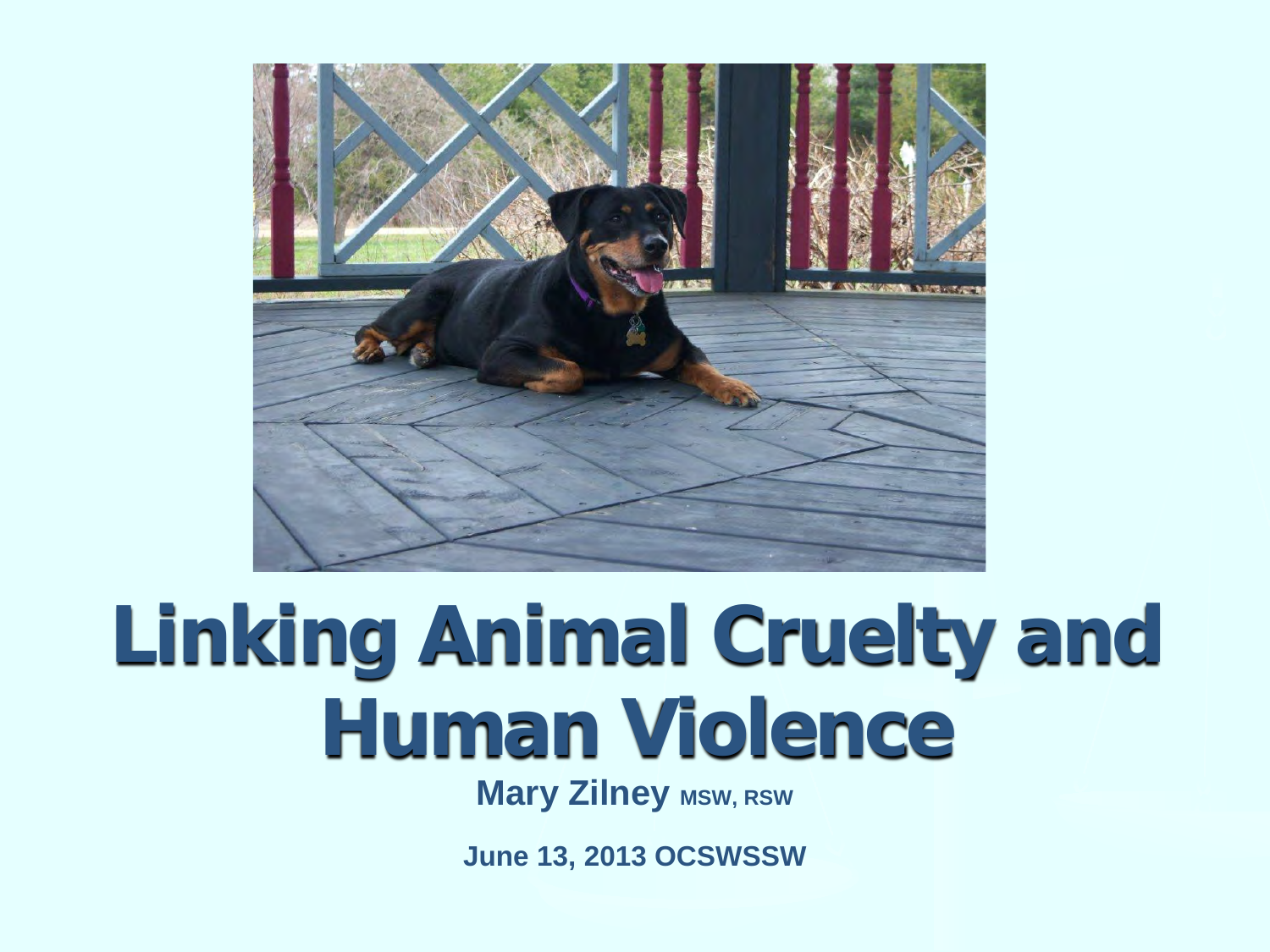# **A Personal Evolution**



 $\boxed{\bigcirc}$ 

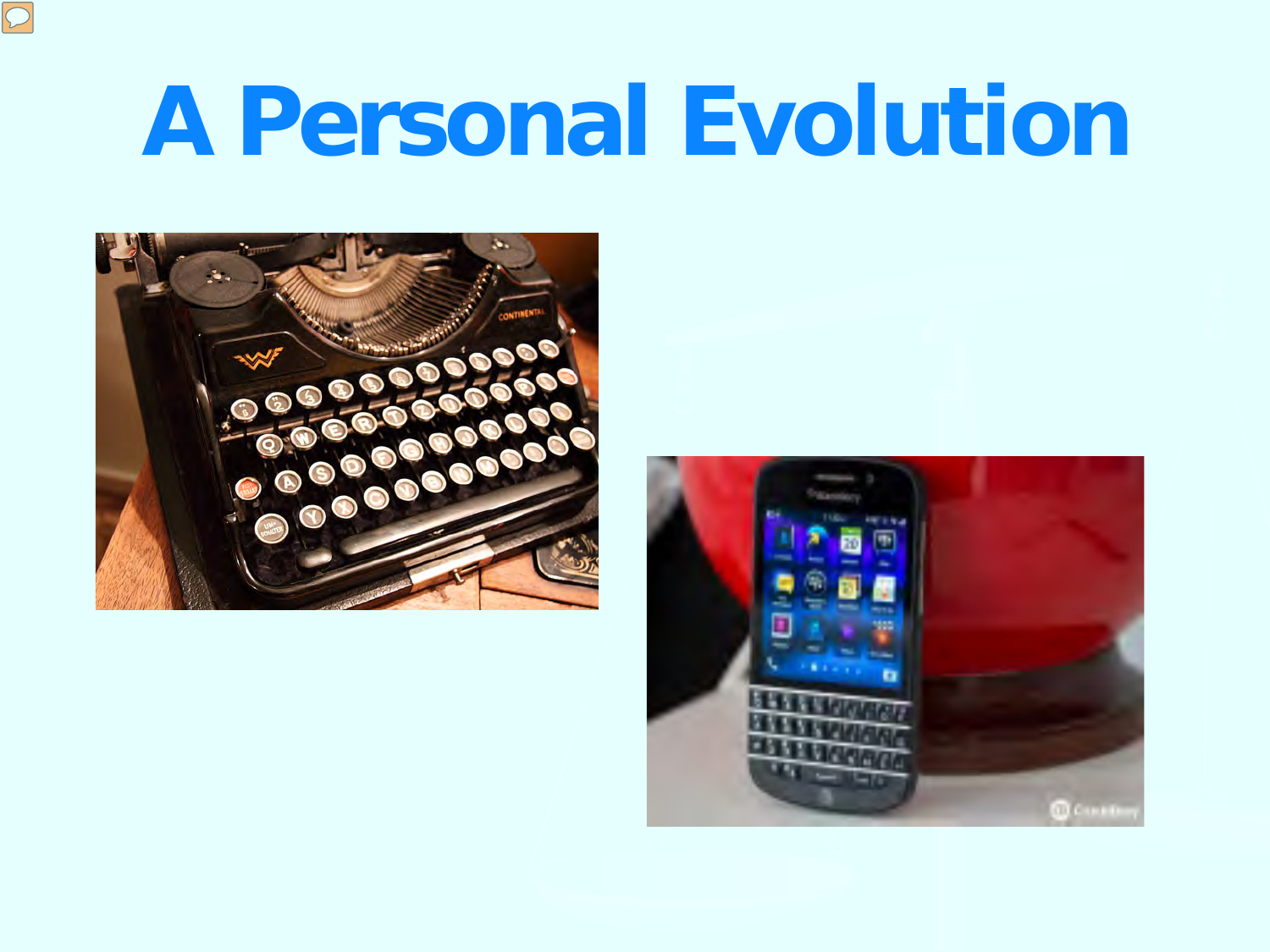

- **1874**
- **Mary Ellen Wilson**
- **New York SPCA**
- **Court action to remove Wilson from her abusive environment, using laws addressing the treatment of animals**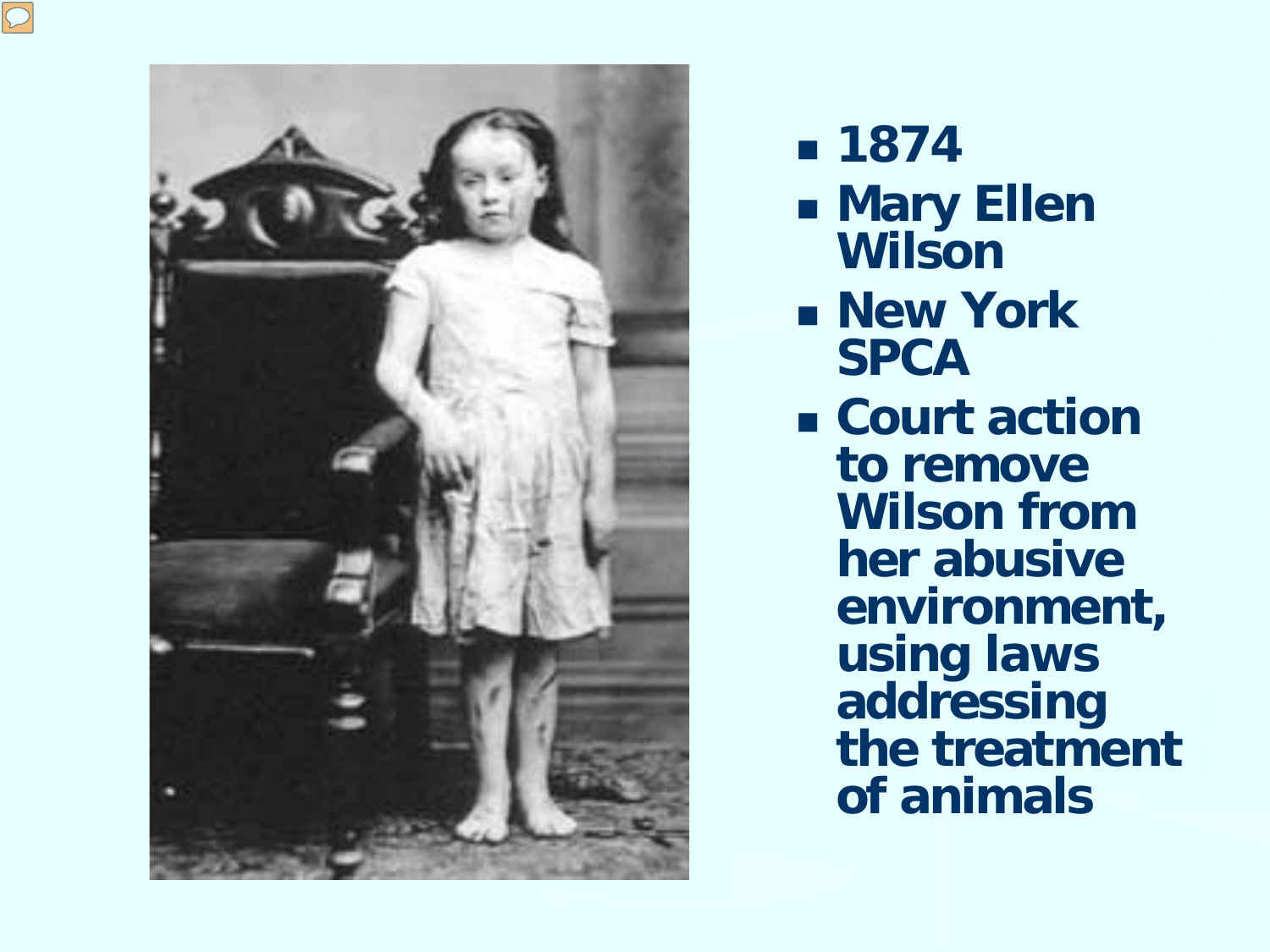# **The Cruelty Link**

 $\boxed{\bigcirc}$ 

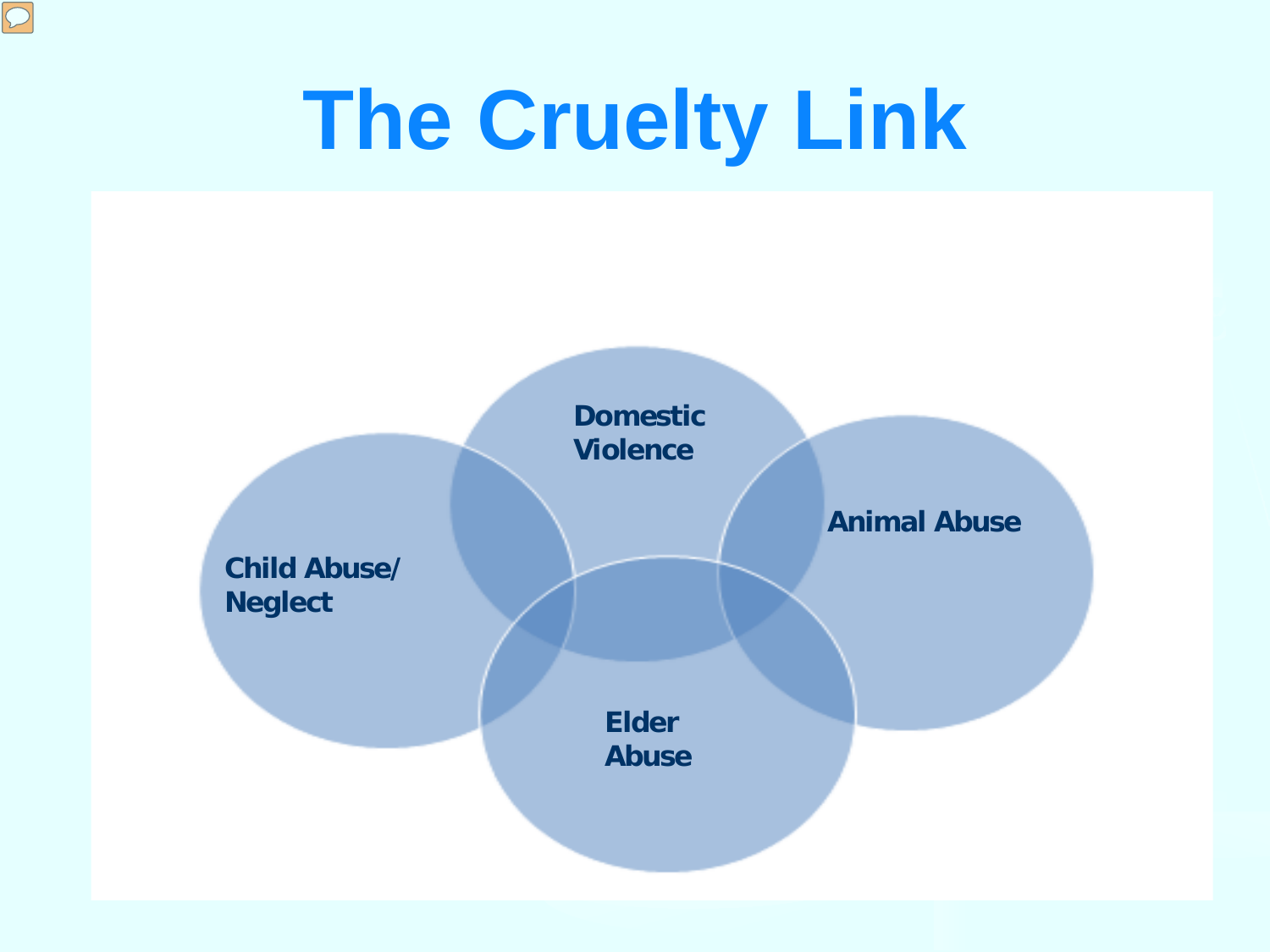### **Why Does the Degree of Overlap Matter?**

**Researchers & advocates point to the practical utility of using the identification of a home with one form of violence as an indicator that other members of the household may also be at risk of victimization.**

(Becker & French 2004; Boat 2005)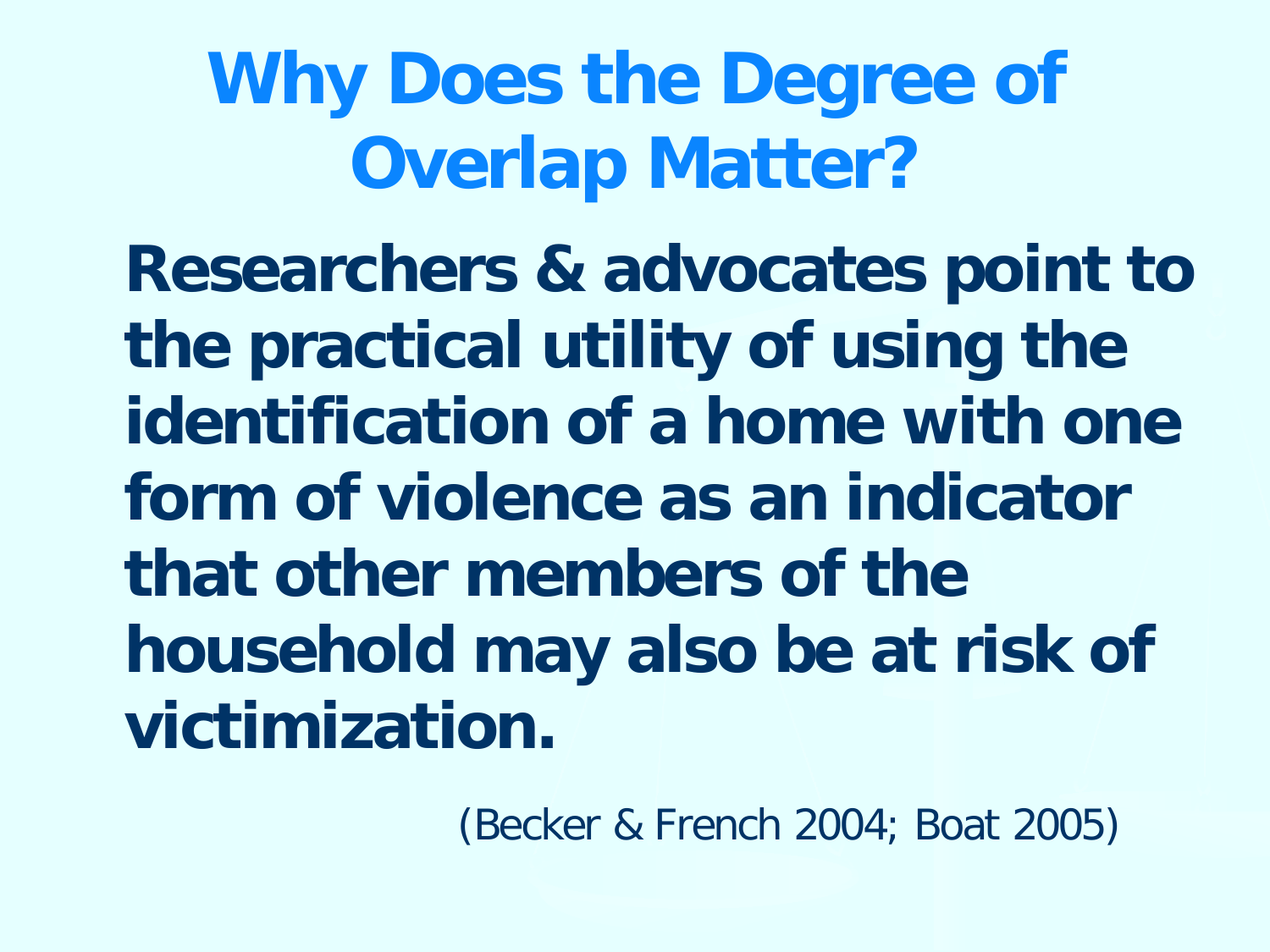# **Two Related Categories**

- **1) Co-occurrence of animal abuse, child abuse and domestic violence**
- **2) Perpetration of animal cruelty by children who witnessed animal abuse or where themselves abused**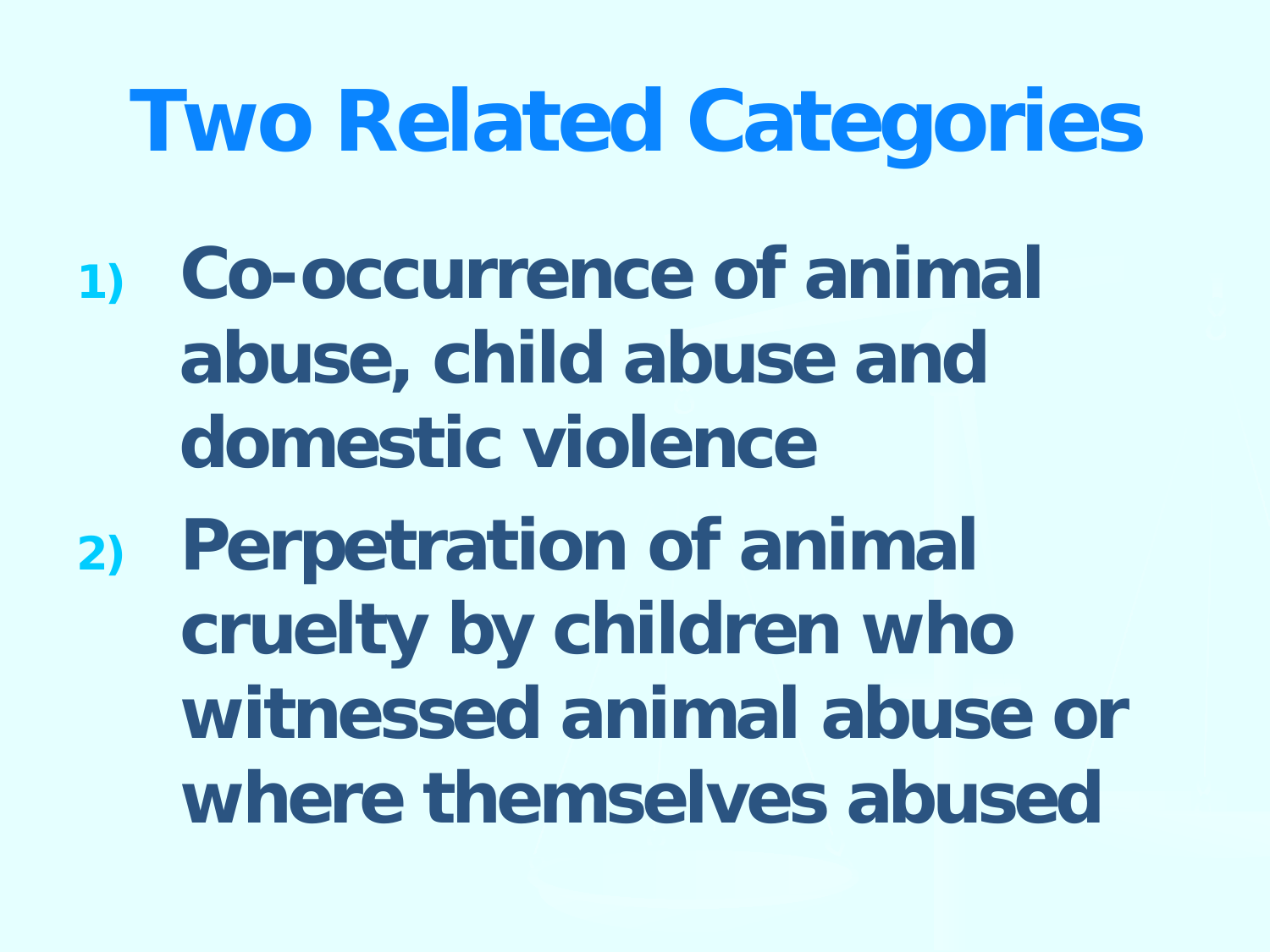

**Brief History of "The Link" J.M. MacDonald ~ 1963**

# **The MacDonald Triad Bedwetting Fire setting Torturing small animals**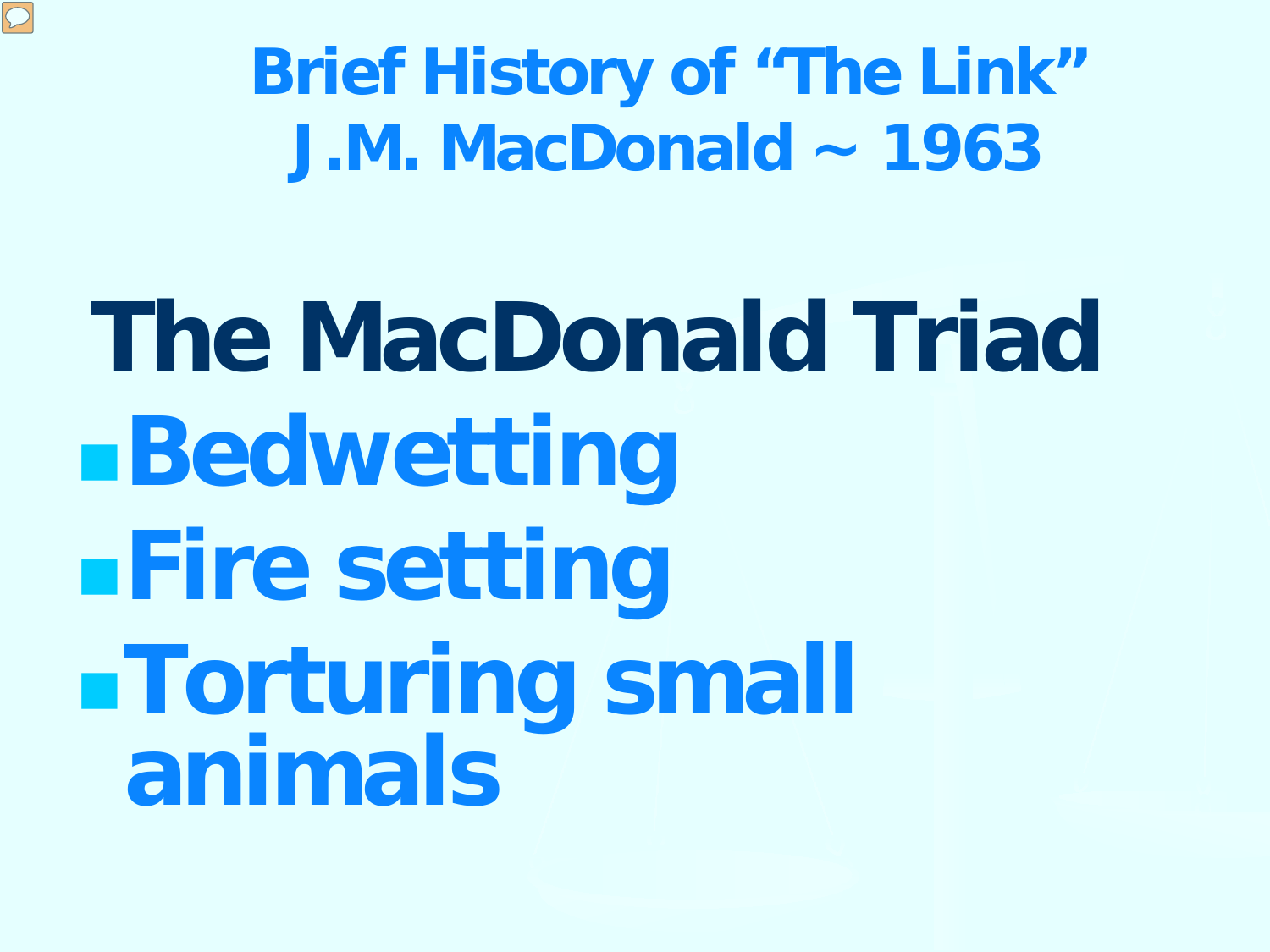# **Margaret Mead ~ 1964**



"One of the most dangerous things that can happen to a child is to kill or torture an animal and get away with it."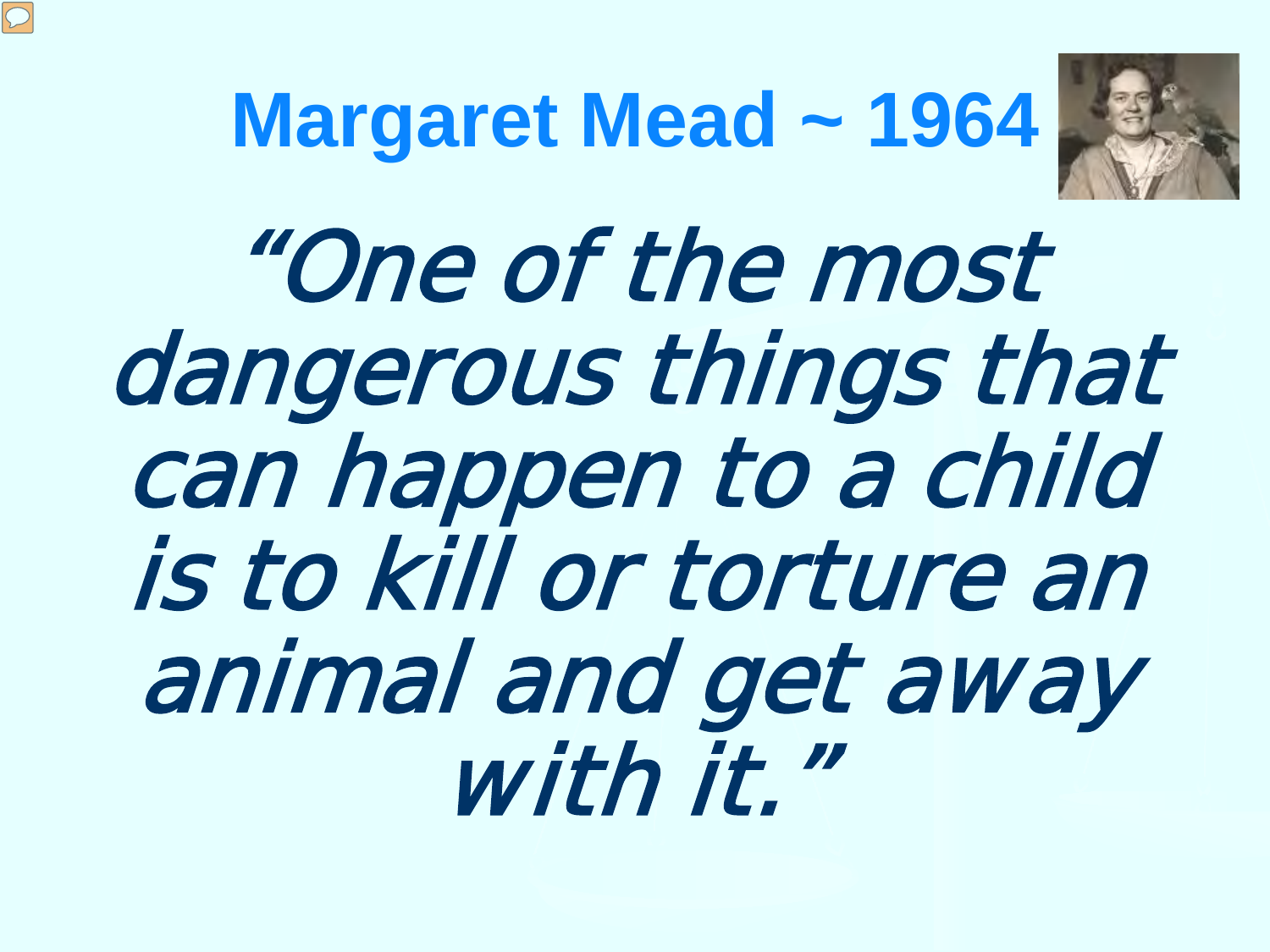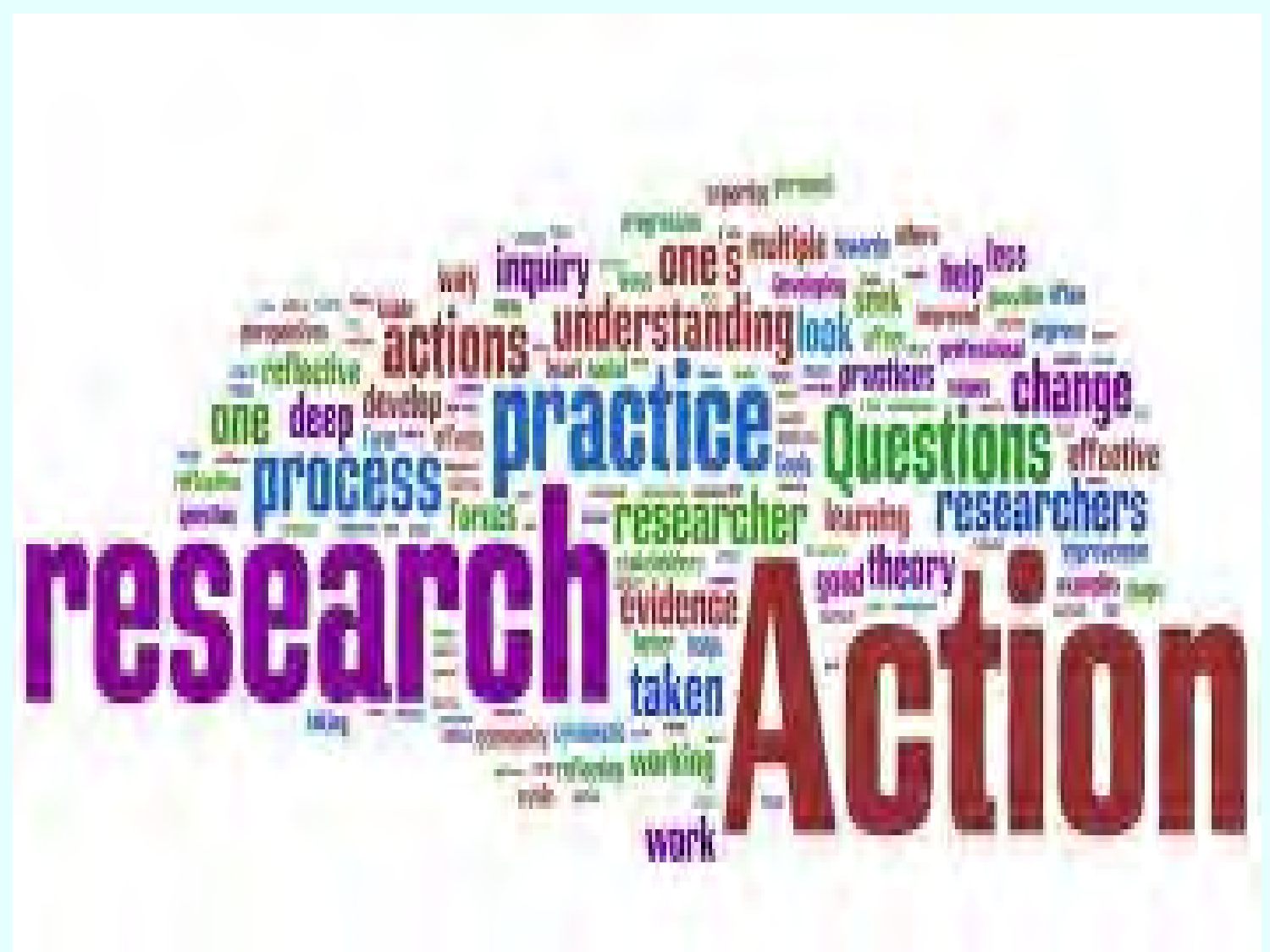# **The Guelph Research**

**"Reunification of Child and Animal Welfare Agencies: Cross-Reporting of Abuse in Wellington County, Ontario."**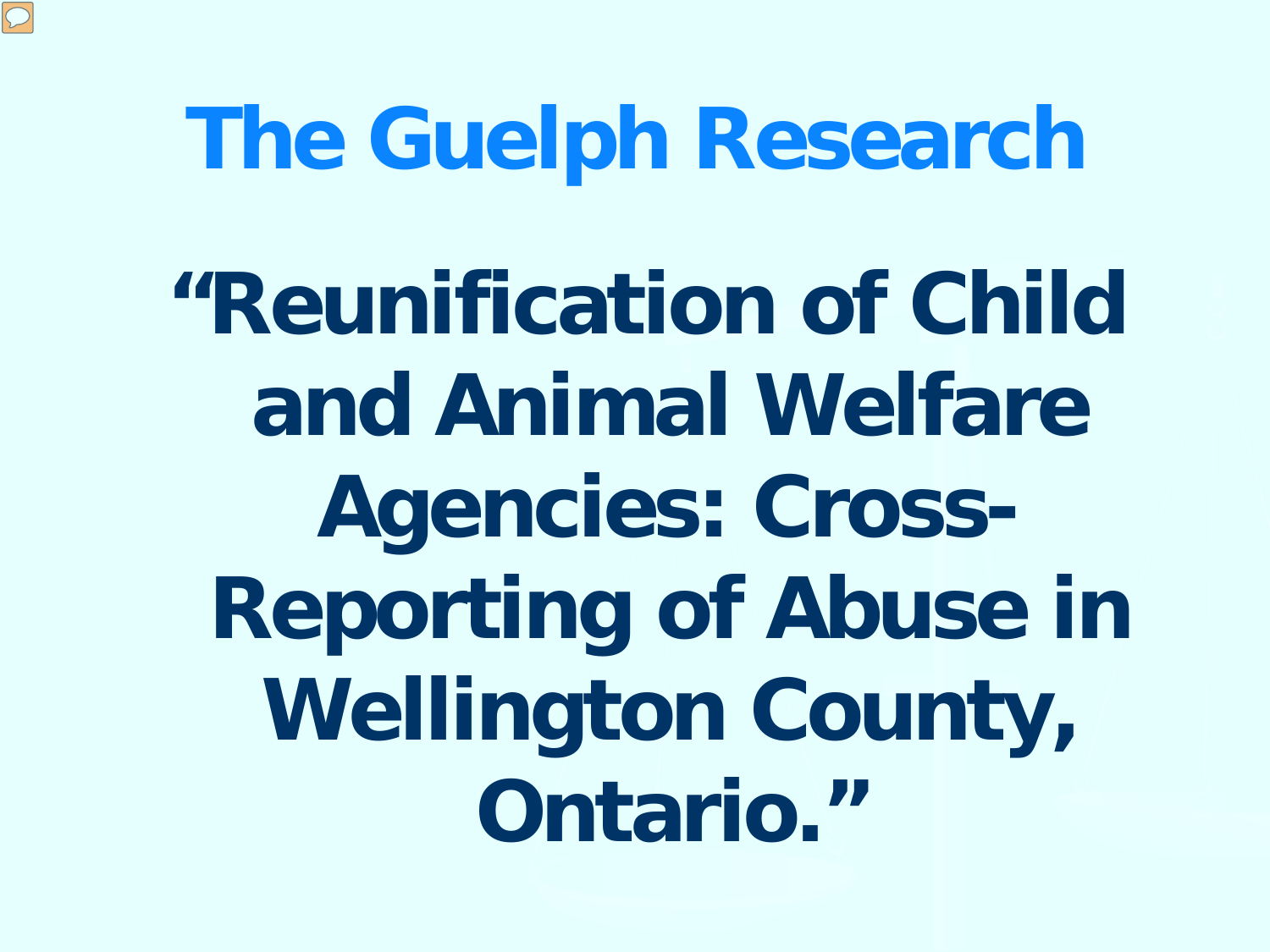#### **Purpose of the Research**

 **To examine the link between animal and child cruelty by gathering statistics in Wellington County's urban and rural locales.** 

**Abuse/neglect concerns were reported between the HS and FCS, to use the knowledge gained as an educational tool to raise awareness of this connection of violence.**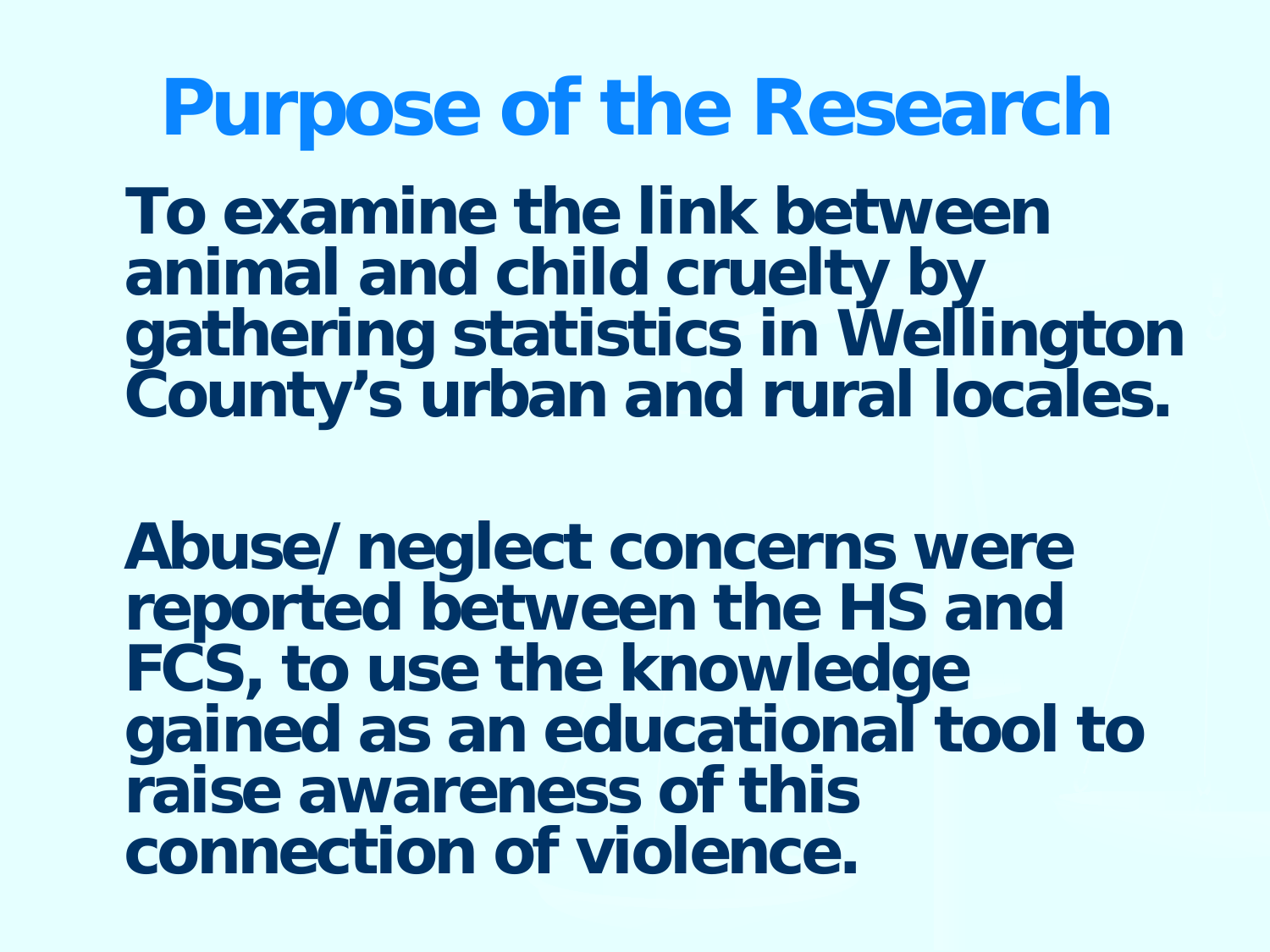# **Methodology**

 **Investigators from both agencies were required to complete a checklist for each new investigation, prompting workers to ask questions about both animals and children in the home.** 

#### **Time Line**

**February 1, 2001 to January 31, 2002**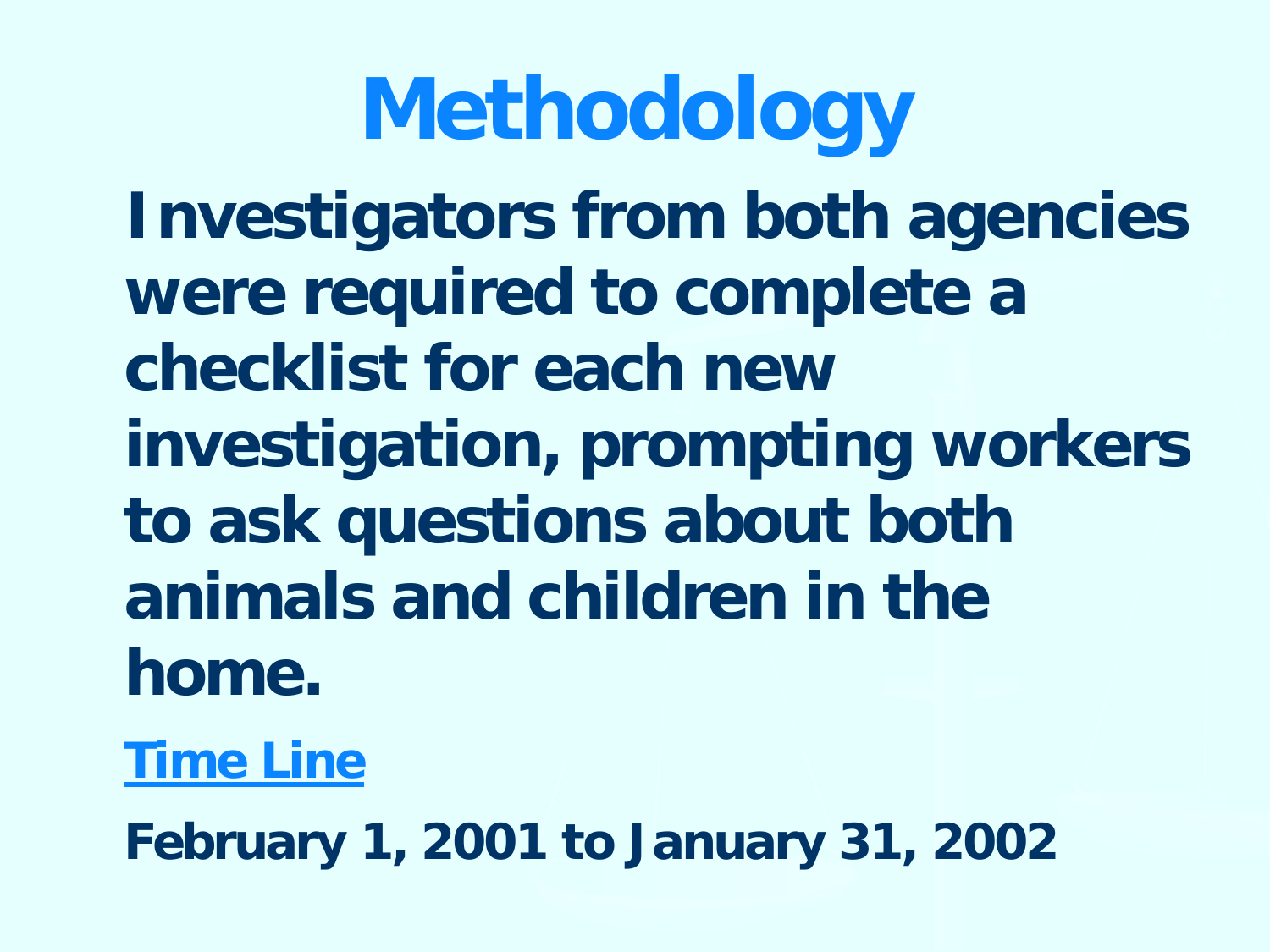$\overline{D}$ 

#### **Family & Children's Services of Guelph & Wellington County& The Guelph Humane Society**

#### **Initial Intake Check-list**

| <b>Client Name:</b>    |  |
|------------------------|--|
| <b>Client Address:</b> |  |
| <b>Client Phone#:</b>  |  |
|                        |  |

| <b>Worker Name:</b> |  |
|---------------------|--|
|---------------------|--|

| Date of visit: |
|----------------|
|                |

**Some direct questions may need to be asked by each sector in order to gather the necessary information to complete this form.** 

#### **F&CS Worker to Complete**

|    | Animals in home $\Box$ Yes $\Box$ No<br>If yes, list the following types and numbers of each (i.e. 2 dogs, |    | Children in home □ Yes □ No<br>If yes, list the following: Names and ages of each child:        |
|----|------------------------------------------------------------------------------------------------------------|----|-------------------------------------------------------------------------------------------------|
|    | Observation of animals $\Box$ Yes $\Box$ No If no, state why (i.e.                                         |    | Observation of children □ Yes □ No If no, state why (i.e. at school)                            |
| 1. | If yes, complete the following:<br>Concern with animal's physical condition □ Yes □ No                     | 1. | If yes, complete the following:<br>Clothed appropriately $\Box$ Yes $\Box$ No                   |
| 2. | Appropriate living condition (i.e. housing & environment)<br>$\Box$ Yes $\Box$ No                          | 2. | Appropriate living conditions (i.e. furniture, hydro, environment etc.)<br>$\Box$ Yes $\Box$ No |
| 3. | Evidence/odor of excrement (i.e. .feces, urine) □ Yes □ No                                                 | 3. | Signs of neglect (i.e. rotting food, insects, safety hazards □ Yes □ No                         |
| 4. | Injuries noted on the animal □ Yes □ No                                                                    | 4. | Injuries noted on child (i.e. bruises, cuts, etc.) □ Yes □ No                                   |
| 5. | Animal behavior problems (i.e. aggressive or withdrawn)<br>$\Box$ Yes $\Box$ No                            | 5. | Child behavior problems (i.e. aggressive or withdrawn) □ Yes □ No                               |
| 6. |                                                                                                            | 6. |                                                                                                 |
|    | Report to the Humane Society 824-3091 □ Yes □ No                                                           |    | Report to F&CS - 824-2410 $\Box$ Yes $\Box$ No                                                  |
|    | Name of person receiving report ____________                                                               |    |                                                                                                 |

#### **Humane Society Worker to Complete**

|    | If yes, complete the following:                                                                 |
|----|-------------------------------------------------------------------------------------------------|
| 1. | Clothed appropriately □ Yes □ No                                                                |
| 2. | Appropriate living conditions (i.e. furniture, hydro, environment etc.)<br>$\Box$ Yes $\Box$ No |
| 3. | Signs of neglect (i.e. rotting food, insects, safety hazards □ Yes □ No                         |
| 4. | Injuries noted on child (i.e. bruises, cuts, etc.) □ Yes □ No                                   |
| 5. | Child behavior problems (i.e. aggressive or withdrawn) □ Yes □ No                               |
| 6. |                                                                                                 |
|    | Report to F&CS - 824-2410 $\Box$ Yes $\Box$ No                                                  |
|    | If yes, list date                                                                               |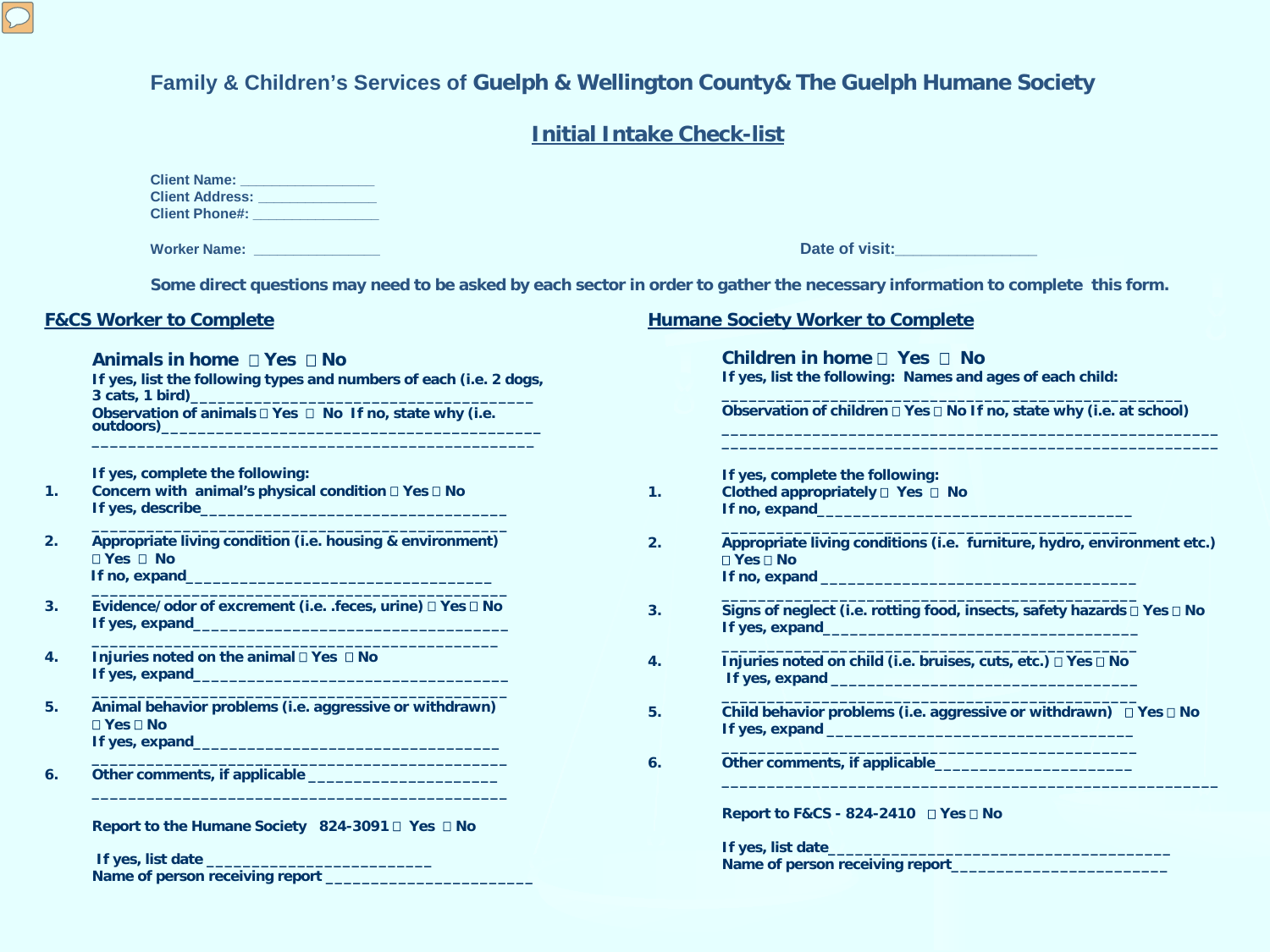# **Statistics for FCS Data Collection**

| # of Checklists Completed    | 1485   |
|------------------------------|--------|
| # of Homes in which animals  | 747    |
| were Present                 | (50%)  |
| #of Referrals made to the    | 16     |
| <b>Guelph Humane Society</b> | (2.15) |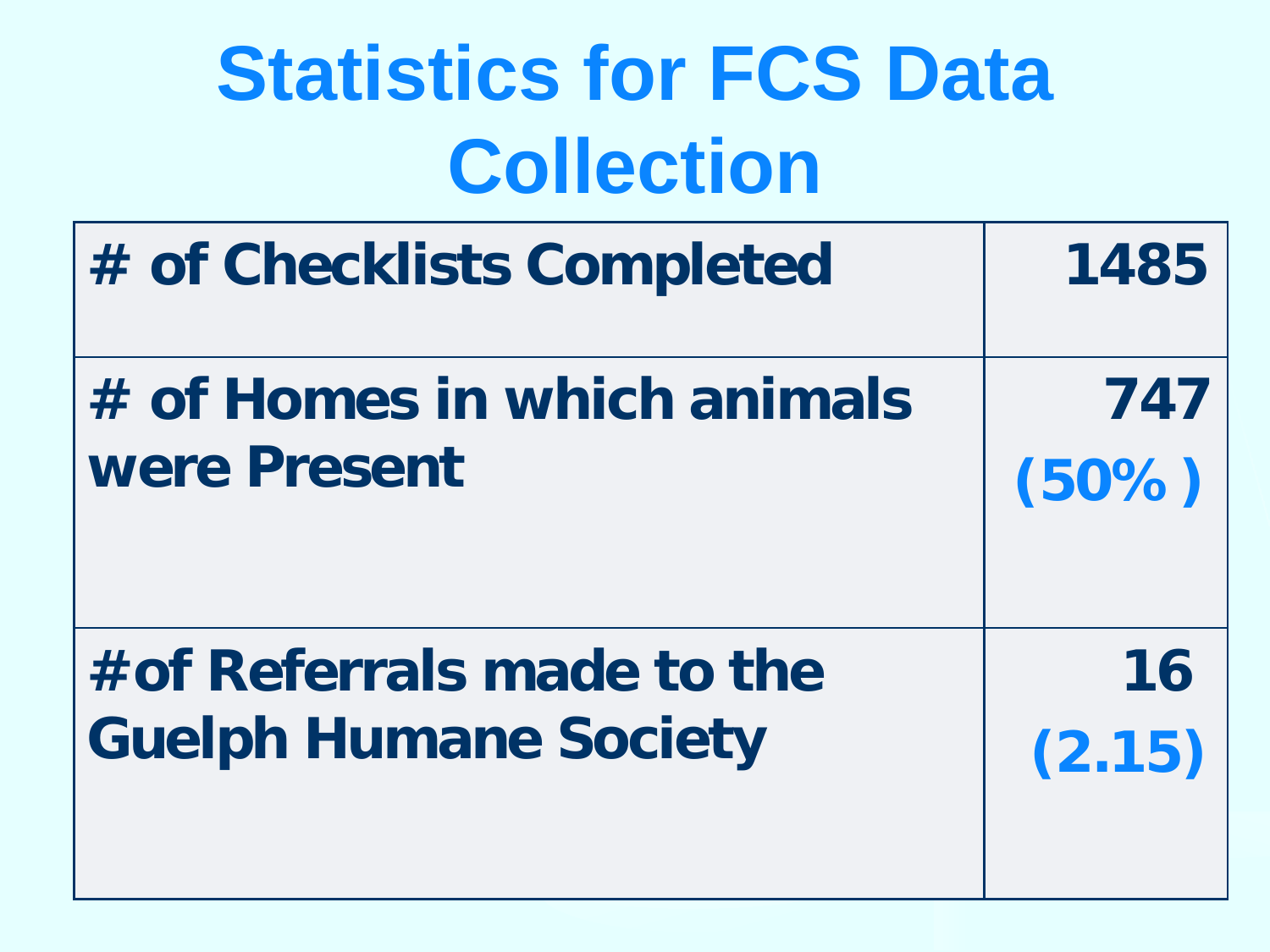## **FCS Data Collection**

| <b>Physical Concern for Animal's</b><br><b>Well-Being</b>   | 12 | 1.8%    |
|-------------------------------------------------------------|----|---------|
| <b>Inappropriate Living Conditions 73</b><br>for the Animal |    | 11%     |
| <b>Evidence of Excrement</b>                                | 32 | 4.7%    |
| <b>Presence of Injuries on Animal</b>                       | 4  | $.06\%$ |
| <b>Animal Exhibited Behavioural</b><br><b>Problems</b>      | 36 | 5.4%    |
| <b>Referrals to Guelph HS</b>                               | 16 | 2.15%   |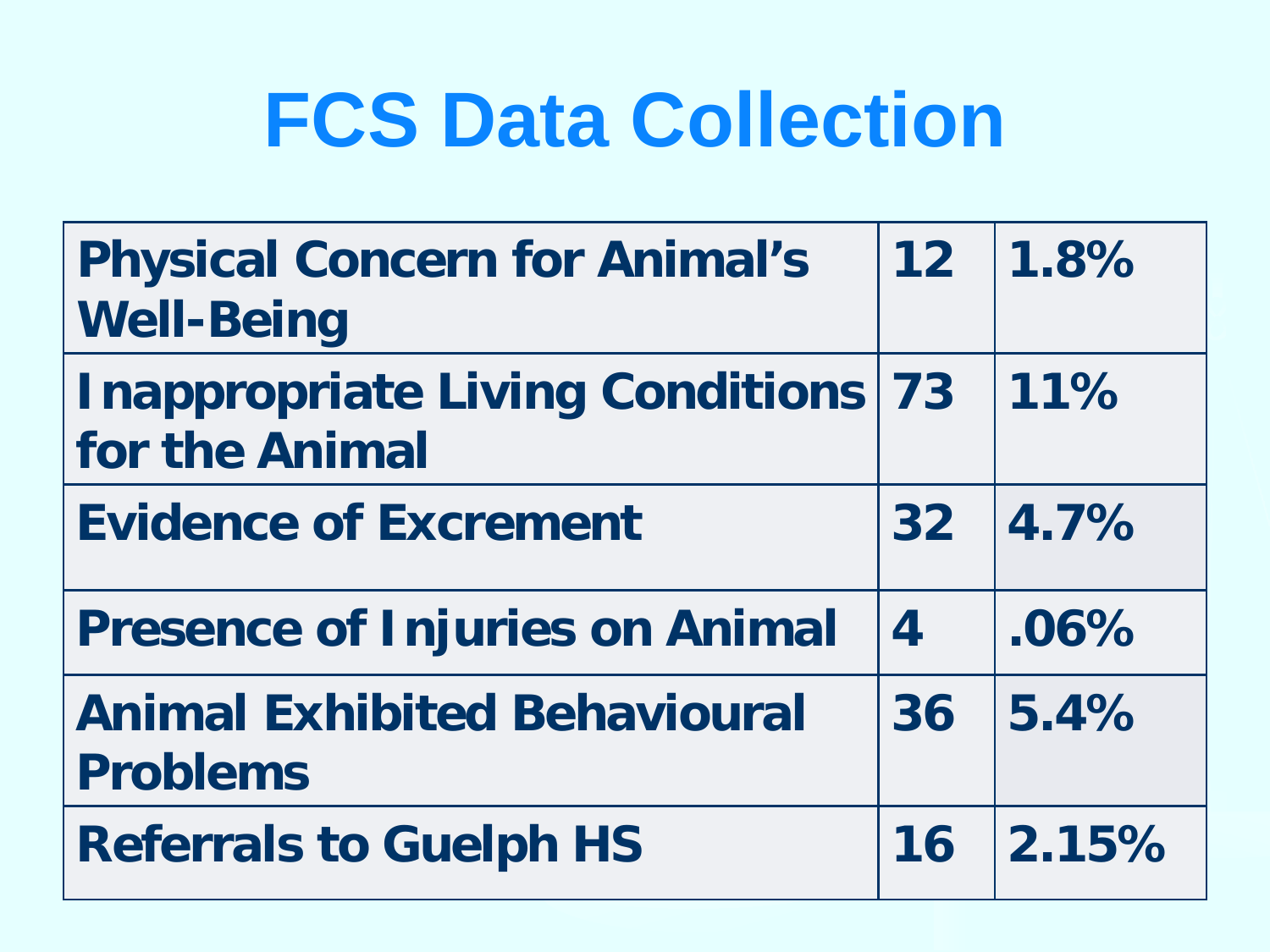# **Statistics for HS Data Collection**

| # of Checklists Completed    | 247        |
|------------------------------|------------|
| # of Homes in which Children | 94         |
| were Present                 | (39%)      |
| # of Referrals made to FCS   | 10         |
| Guelph/Wellington            | $(10.6\%)$ |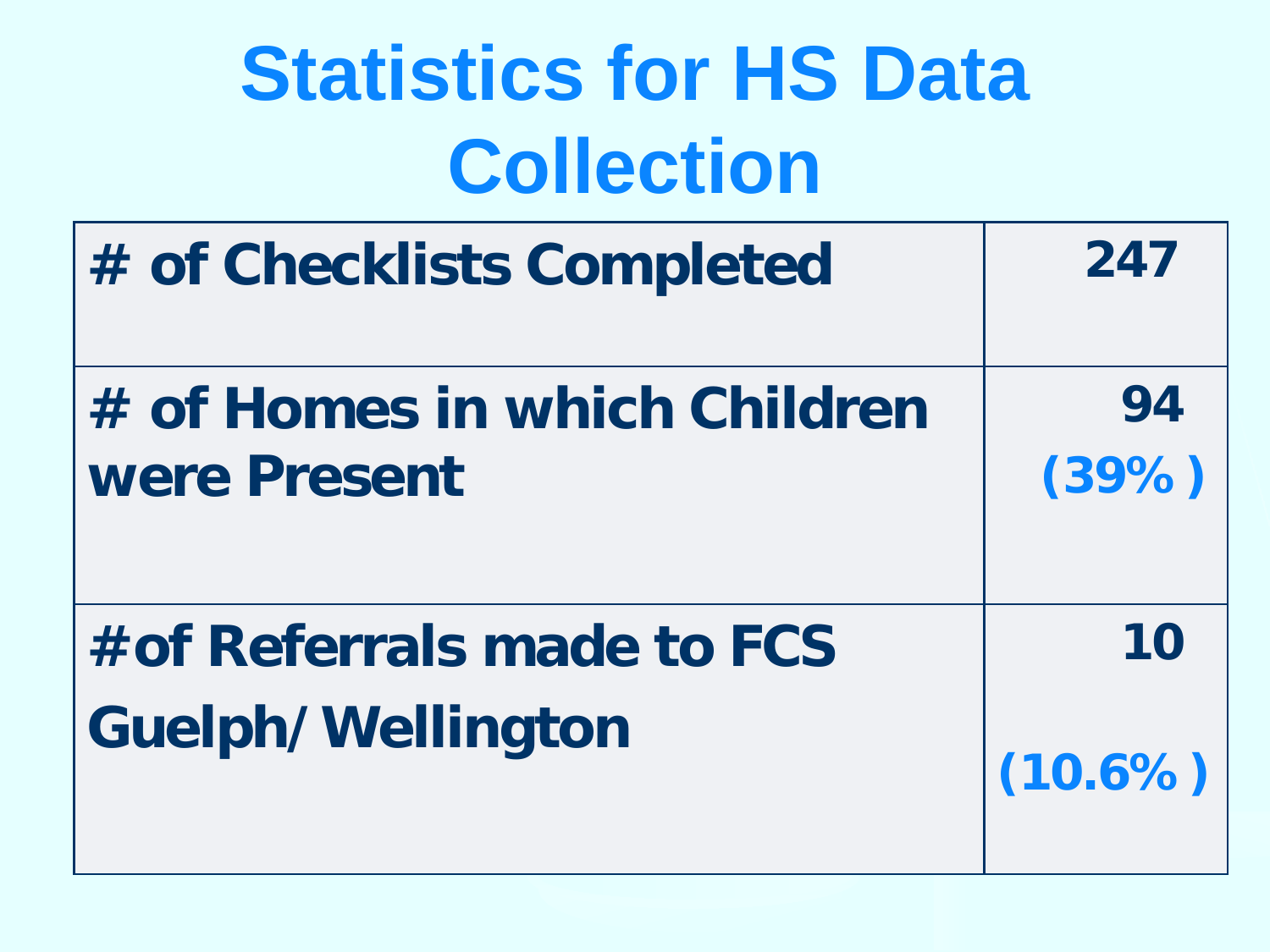## **HS Data Collection**

| <b>Appropriate Clothing</b>                                |          |       |
|------------------------------------------------------------|----------|-------|
| <b>Inappropriate Living Conditions 0</b>                   |          |       |
| <b>Signs of Neglect</b>                                    |          | 2.3%  |
| <b>Presence of Injuries</b>                                | $\Omega$ |       |
| <b>Child(ren) Exhibited</b><br><b>Behavioural Problems</b> |          | 2.3%  |
| <b>Referrals to FCS Guelph</b>                             | 10       | 10.6% |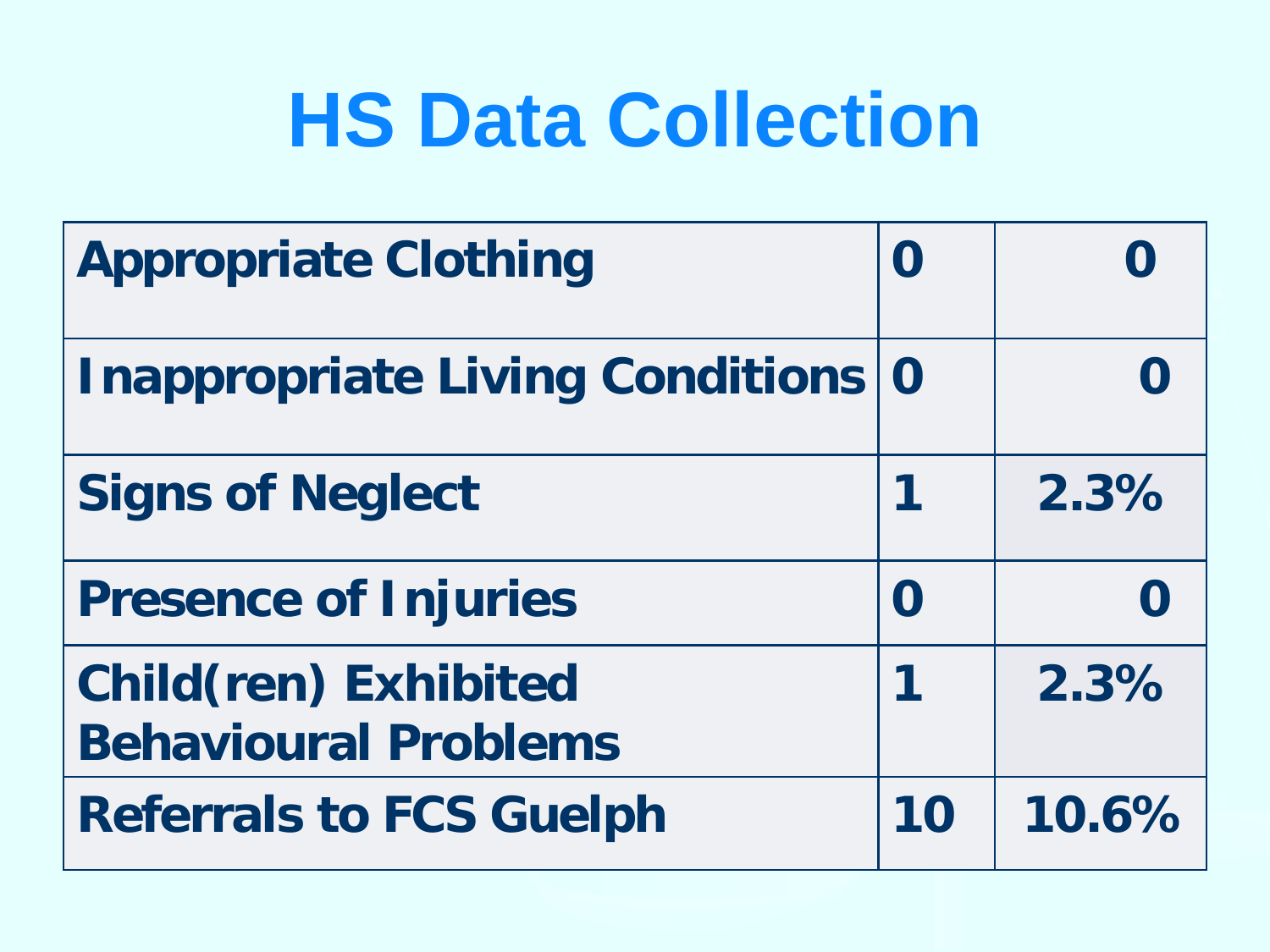## **Cross Substantiated Cases**

- **26 cases were cross reported**
- 7 cases of abuse and/or neglect **were substantiated by both the HS and FCS**
- **2 cases were initially investigated by the HS and referred to FCS**
- **5 cases were initially investigated by FCS and reported to the HS**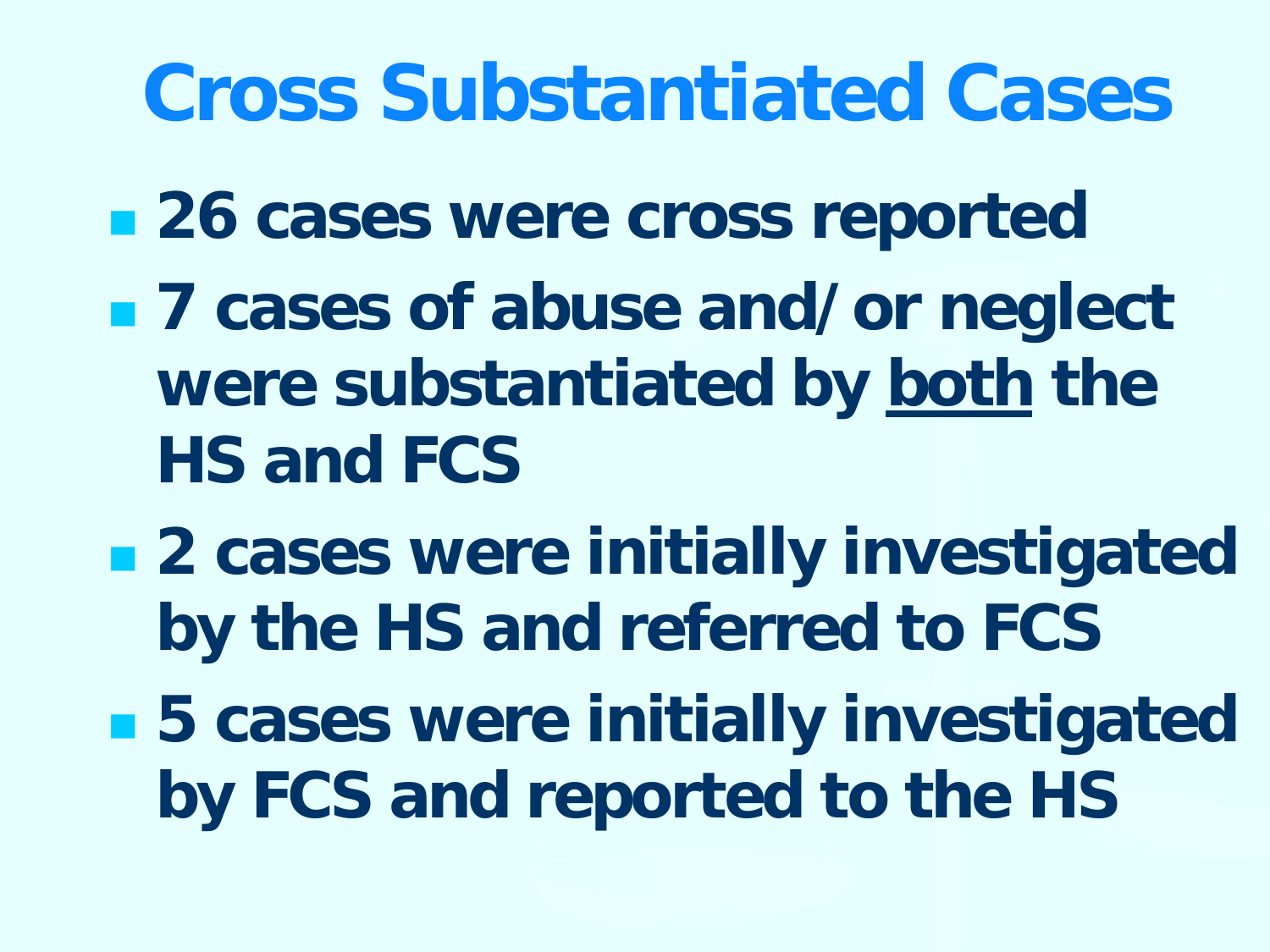# **Worker Feedback**

- **44 (out of 54) evaluations completed**
- **General consensus > checklist was not difficult to complete.. yet checklists were not completed for each investigation**
- **Many workers did not ask direct questions – reason- it was not their priority - focus was on their mandated client**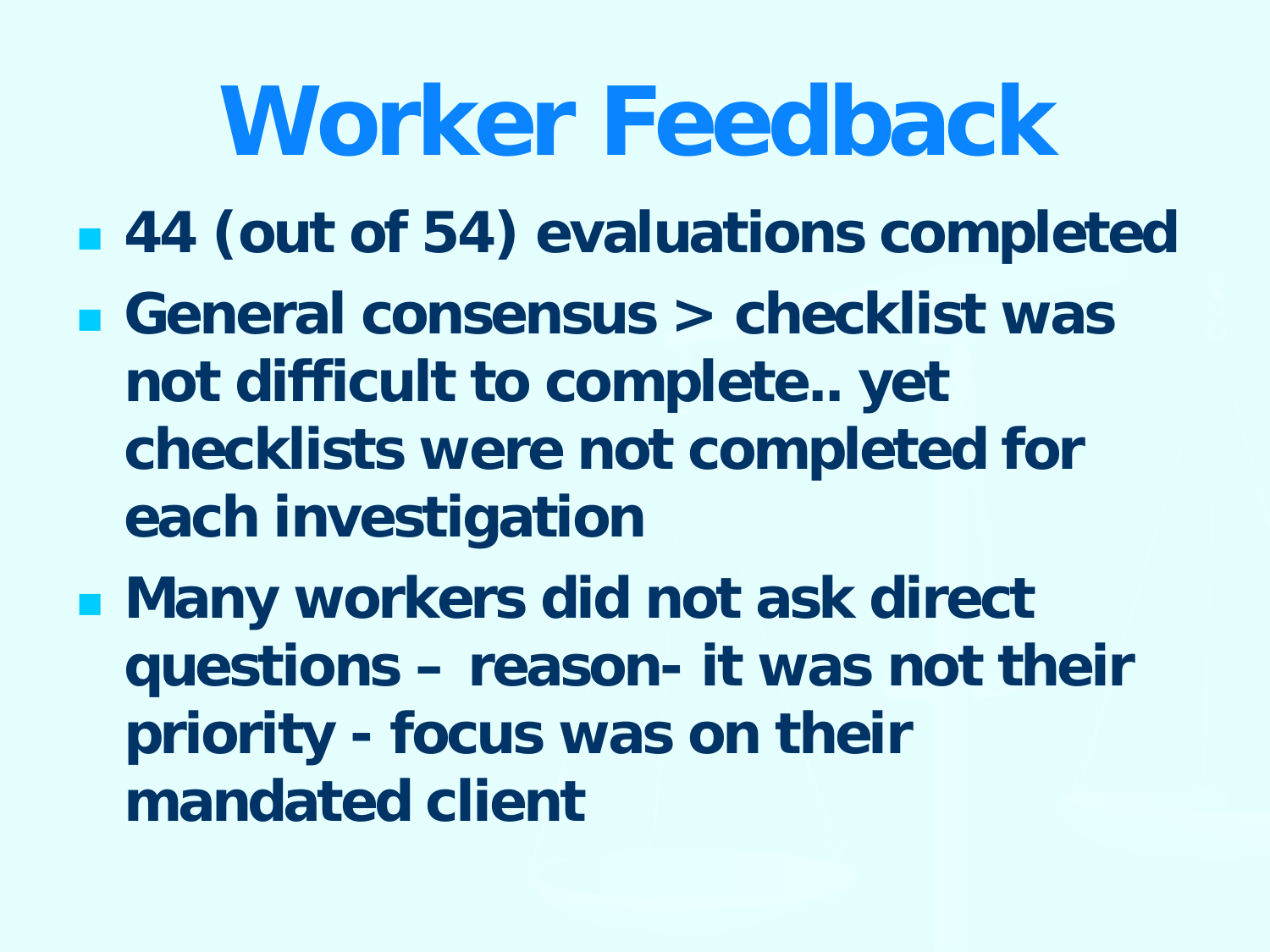#### **Did the research project enhance your understanding of the "Link"?**

- **24 workers replied Yes**
- **41 workers stated they believe there is a link between human and animal cruelty**
- **42 workers said they would continue to ask about either children or animals when they investigate**
- **38 workers stated they utilize the subject of animals as an engaging tool with children...20 of these workers said they had always done so.**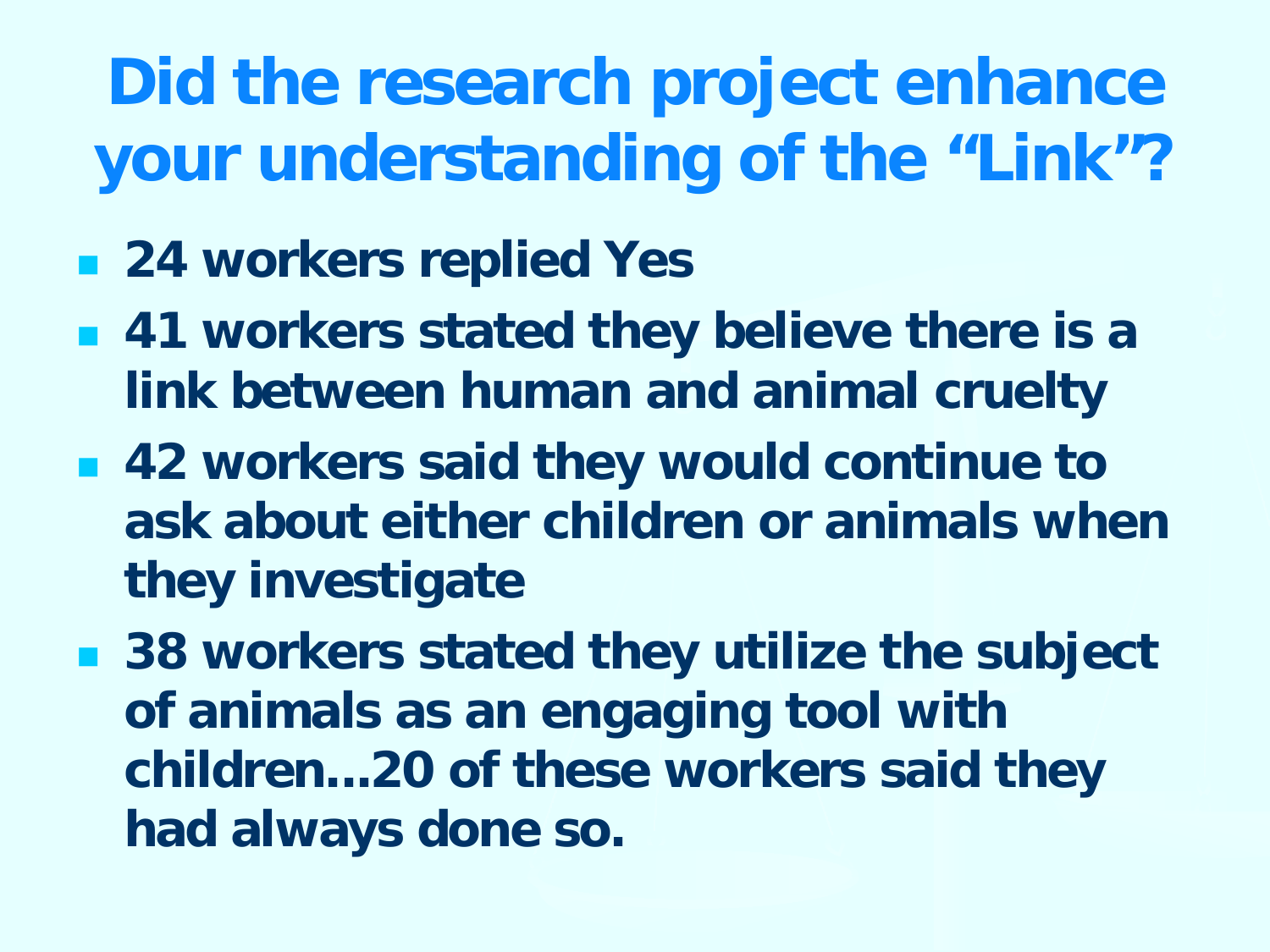#### **Why did you not complete the section titled "additional comments"?**

- **FCS workers made the following comments:**
- **priority needs to be child welfare**
- **this is not a child protection role**
- **it was just one extra task**
- **too time consuming, frustrating**
- **I** completed the forms because I had to
- **not helpful in any way**
- **incredibly basic, too primary**
- $\blacksquare$  **it was a nuisance, just more paperwork.**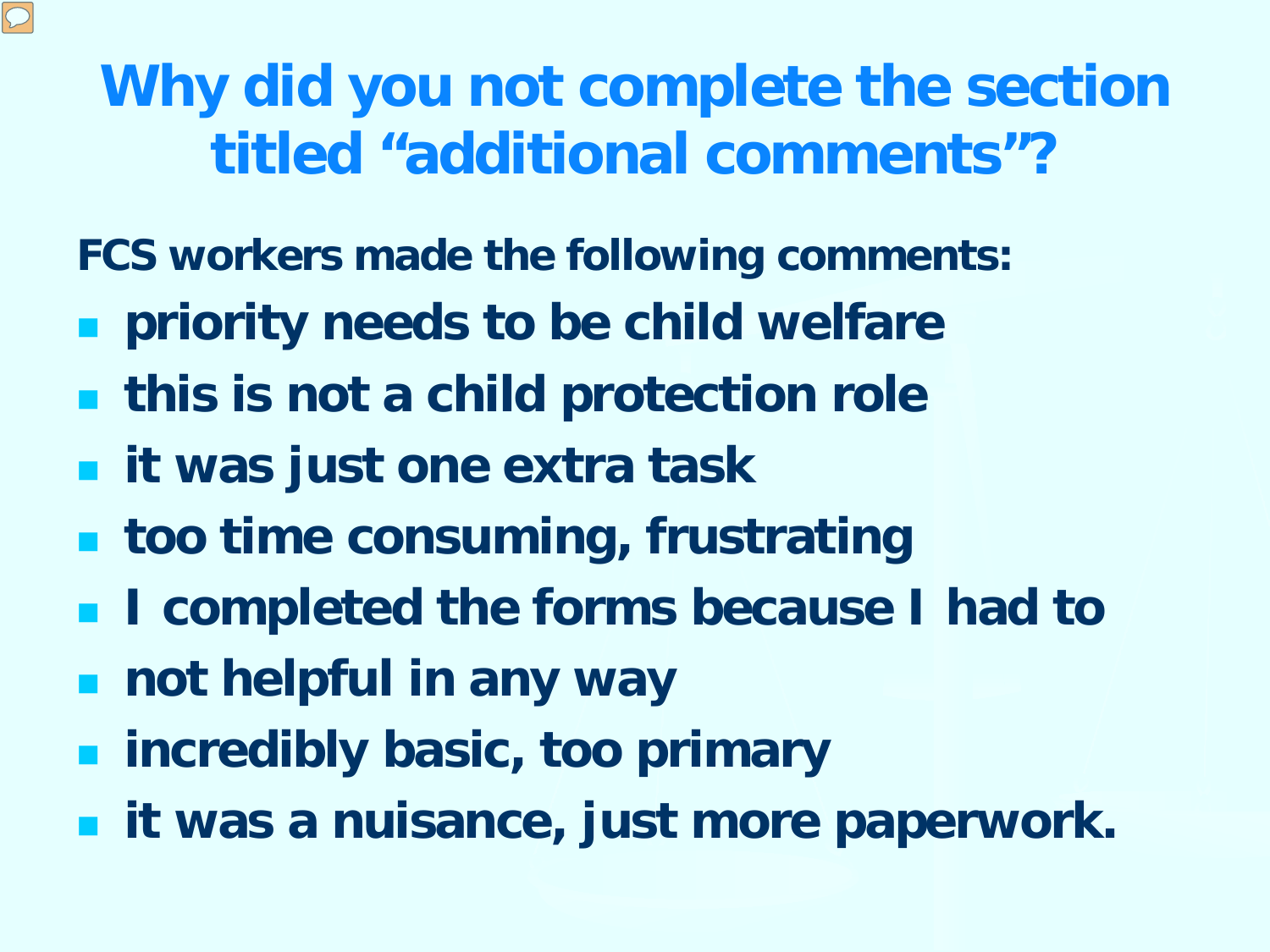#### **More Questions Than Answers**

**Attitudes about the roles of animals in our lives and appropriate treatment of such creatures are developed within the family system ~ for pets, this means they are exposed to the risks as well as the benefits of being a part of a family.**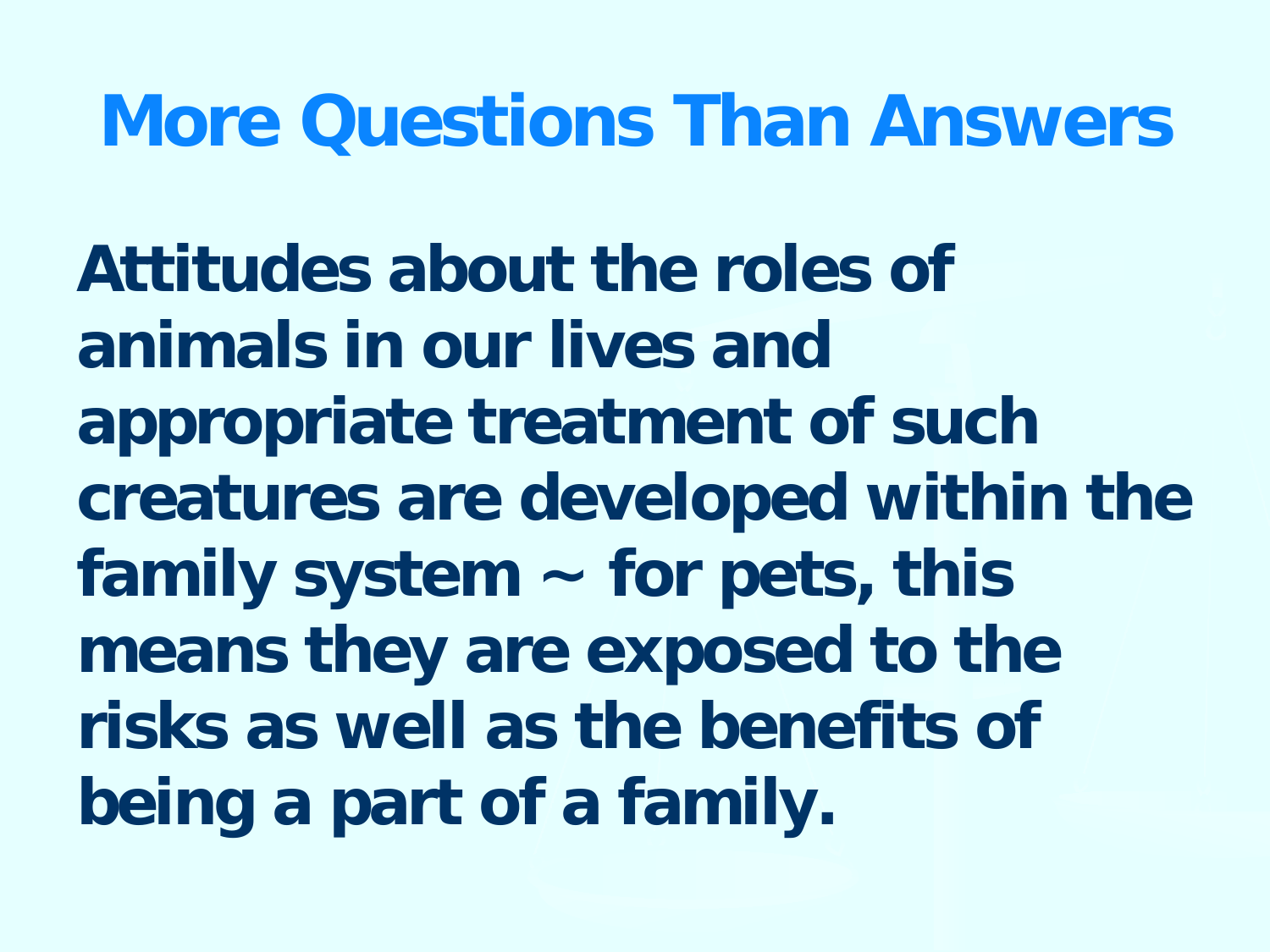**What is the Nature of the Interconnection Between Domestic Violence and Animal Cruelty?** 

- **Does childhood or adolescent animal abuse predict later perpetration of domestic violence in support of the** graduation hypothesis**?**
- **Do juveniles simply experiment with cruel treatment to animals as part of their socialization process, as would be suggested by the** generality of deviance hypothesis**?**
- **Or, do various types of violence, against both humans and animals occur simultaneously among members of a household experiencing domestic violence?**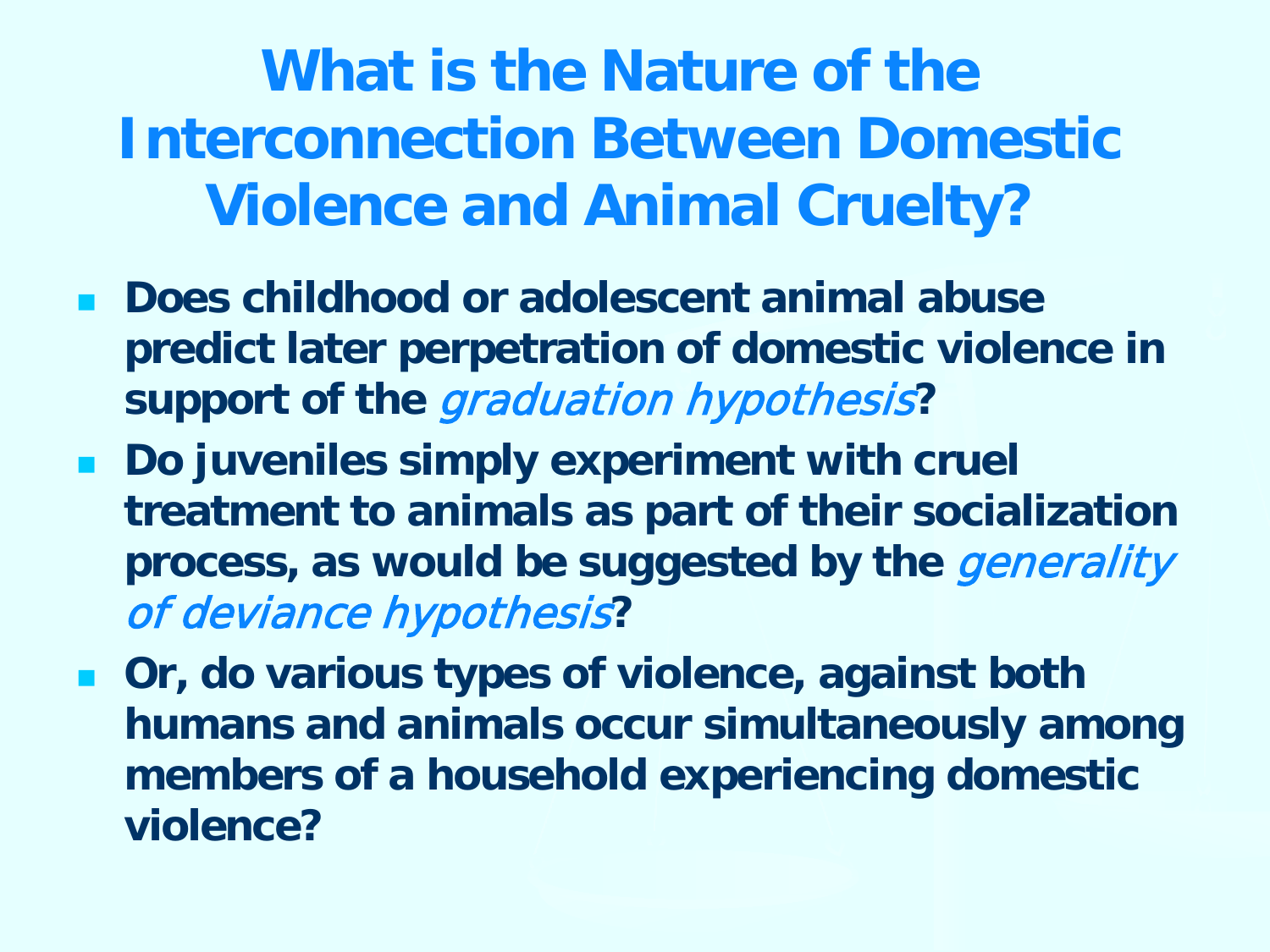#### **"Study of a "General Population"**

Lisa Anne Zilney. (2007). Linking Animal Cruelty and Family Violence. Youngstown, NY: Cambria Press

**Findings:** 

- **Animal abuse during adolescence was a significant predictor of later abuse against a domestic partner**
- **Animal abuse during adolescence, though not during other phases of the life course, was a significant predictor of later abuse of children**
- **Negative attitudes toward animals were a significant predictor of perpetration of child abuse**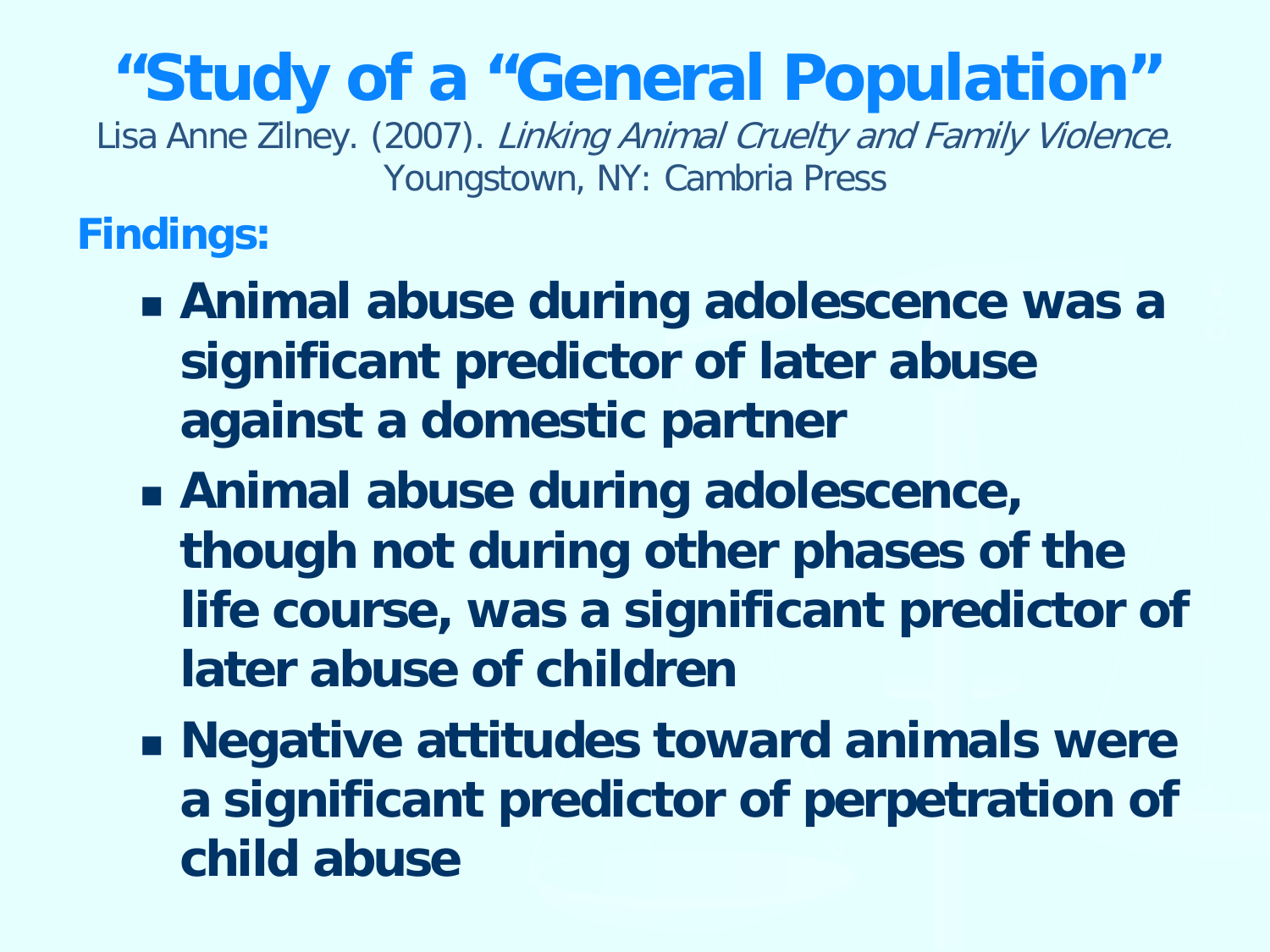#### **Texas Animal Cruelty Investigation Uncovers Suspected Child Abuse**



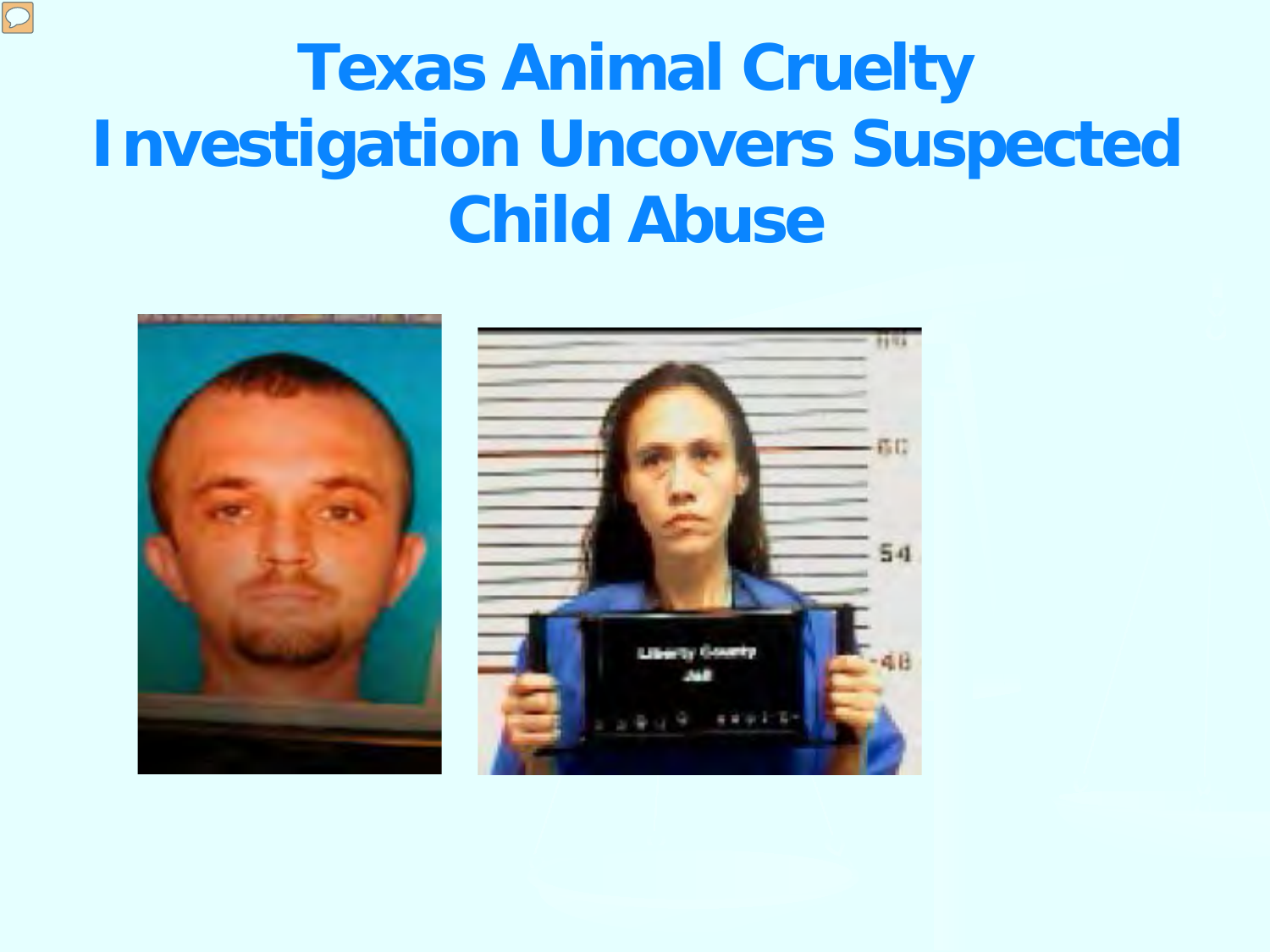#### **Animal Abuse as Antisocial Behavior**

Gullone, E. (2011). Conceptualising animal abuse with an antisocial behaviour framework. Animals, 1, 144-160. doi:10.3390/ani1010144,

- **By considering animal abuse as an aggressive behavior rather than as a behavior that is somehow different, a more practical framework emerges for the study of animal cruelty.**
- **The implications of such a framework are that law enforcement, health and other professionals should not minimize the presence of animal abuse in their enforcement, prevention and treatment decisions.**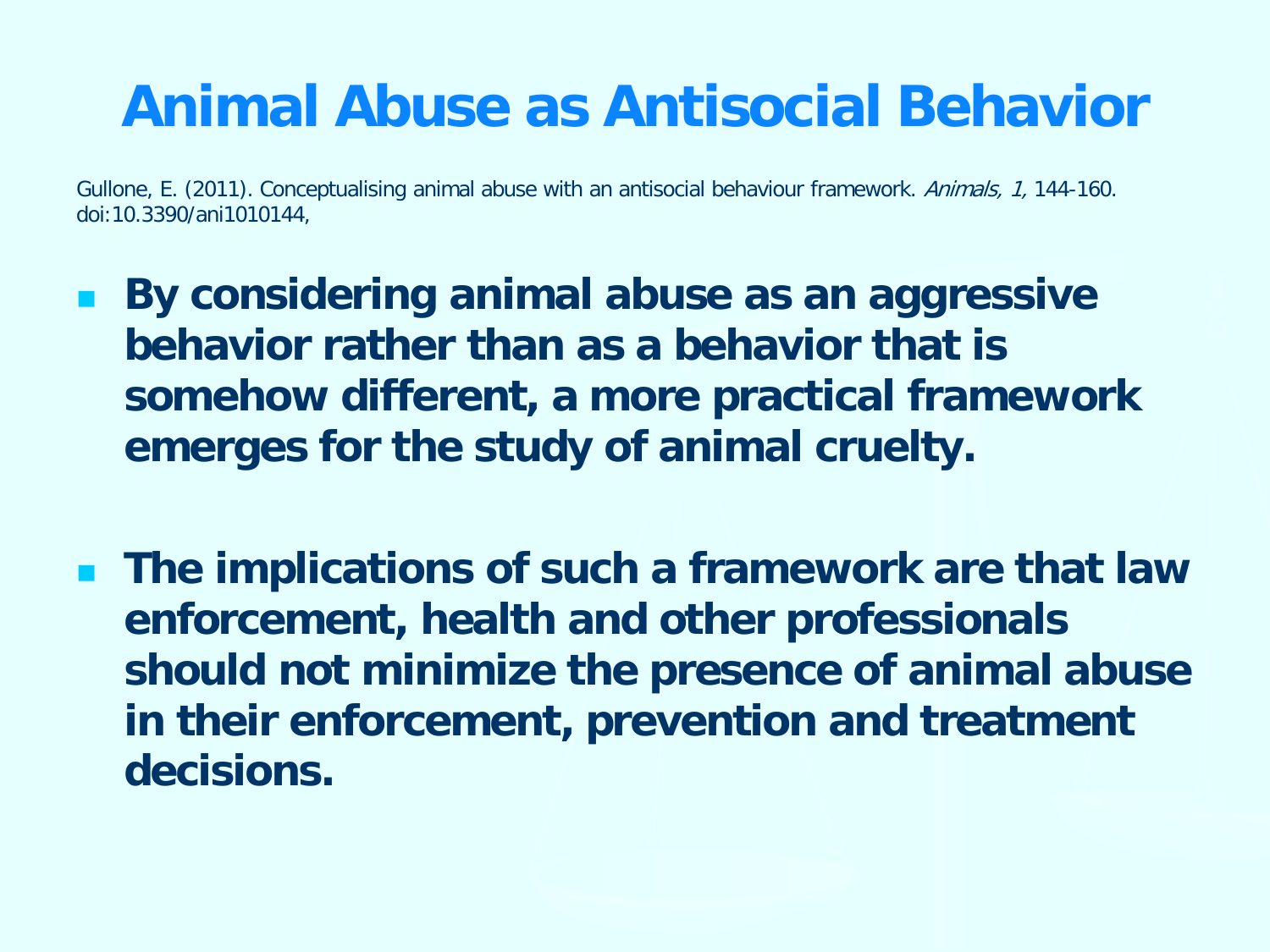### **Georgia Couple Jailed After He Beats Her with Her Dead Dog**

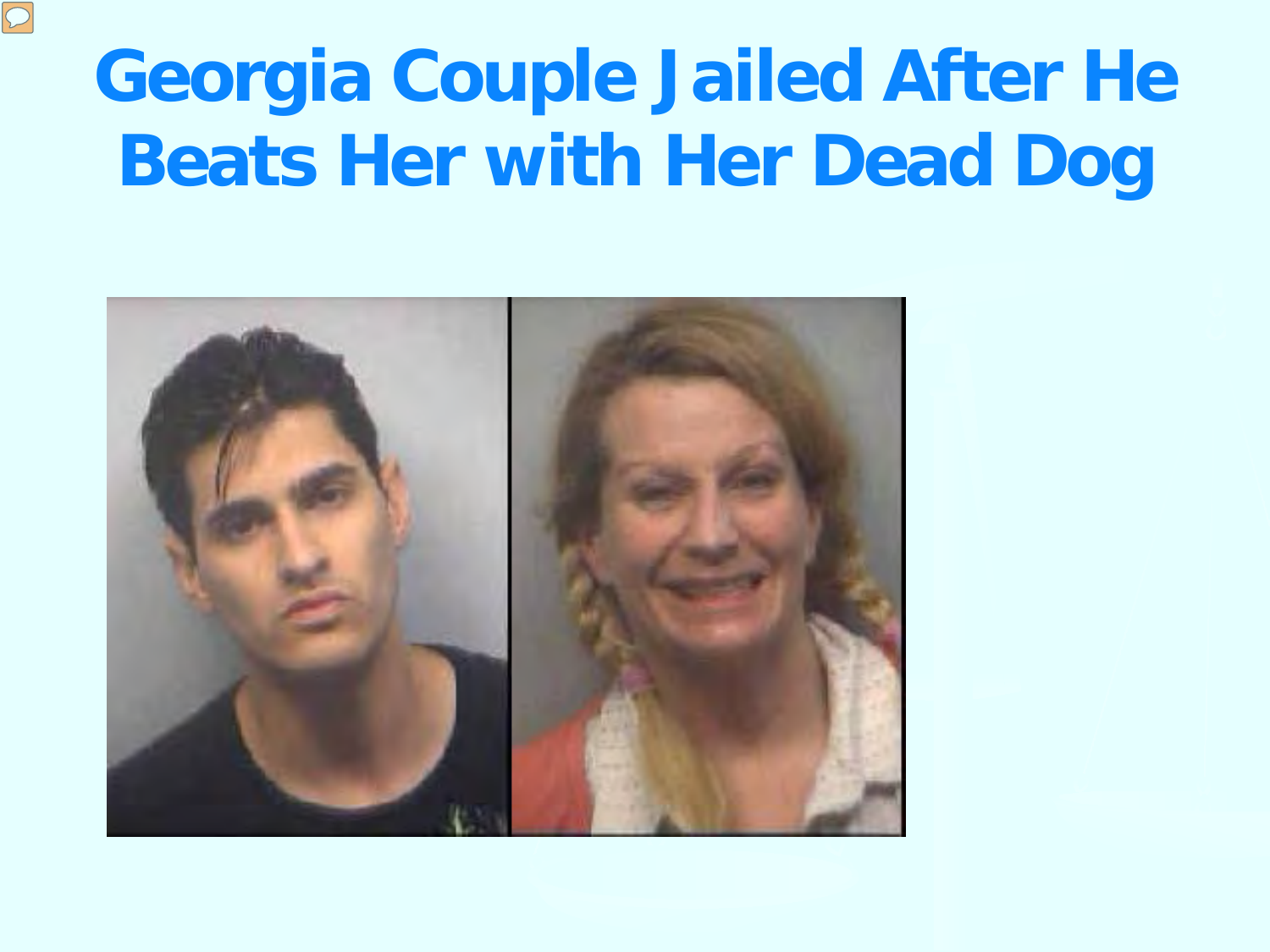## **Research From Spain**

Nuria Querol Viñas; 2012

- **Incorporated a screening tool in the hospitals**
- 76% of abused women reported their **animals had been abused as well**
- An 8-year-old boy, who was abused by the **father, killed a pet fish and tried to kill a canary; he also presented for enuresis, fascination for fire, self**‐**harm, and bullying**
- 82% of the children reported their pets **were sources of comfort and love.**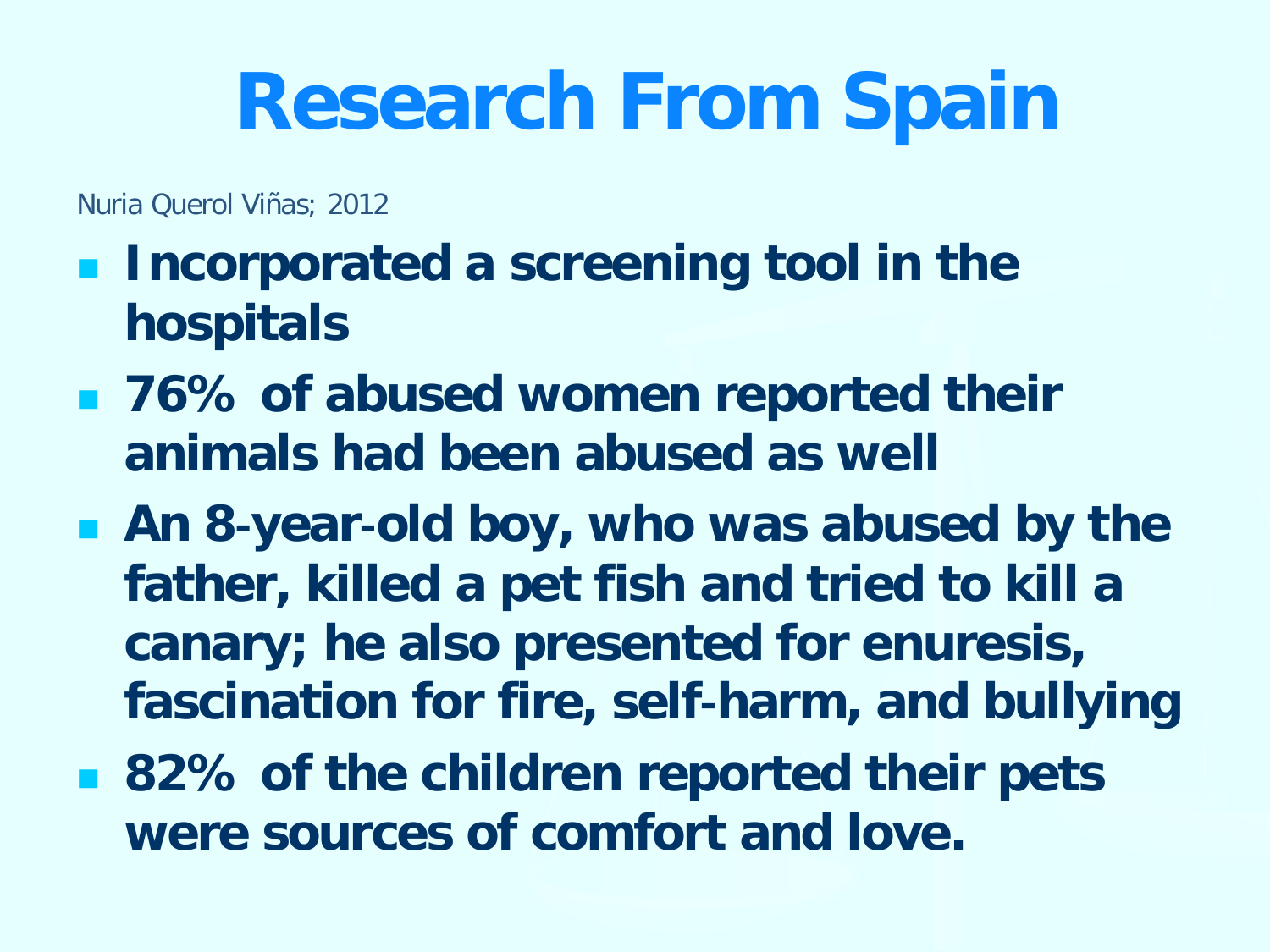#### **Results- Continued**

- **Women without children reported a greater propensity to remain because of the animal (the median amount of time that respondents had remained was two years)**
- Lack of pet-friendly rental **accommodations, prohibitive costs of boarding facilities, logistical problems, and misconceptions about SPCA services were barriers to women trying to leave.**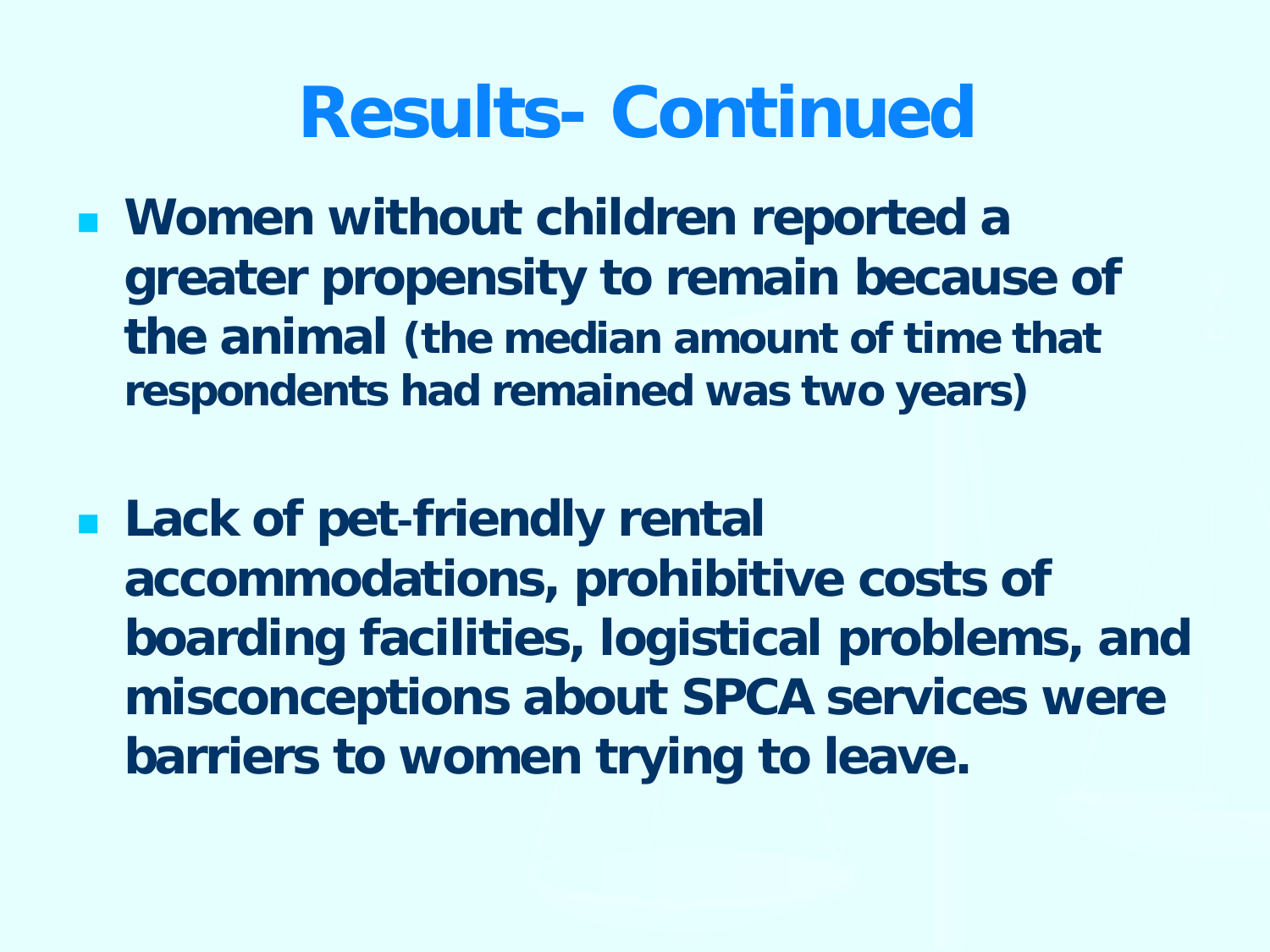#### **And Finally**

 **Children had witnessed someone in their family threaten (32.7%) or actually injure or kill (24.5%) a pet. The majority of these incidents were made by the women's partner.** 

■ 85% of the incidents involved pets, **with dogs being the most common targets**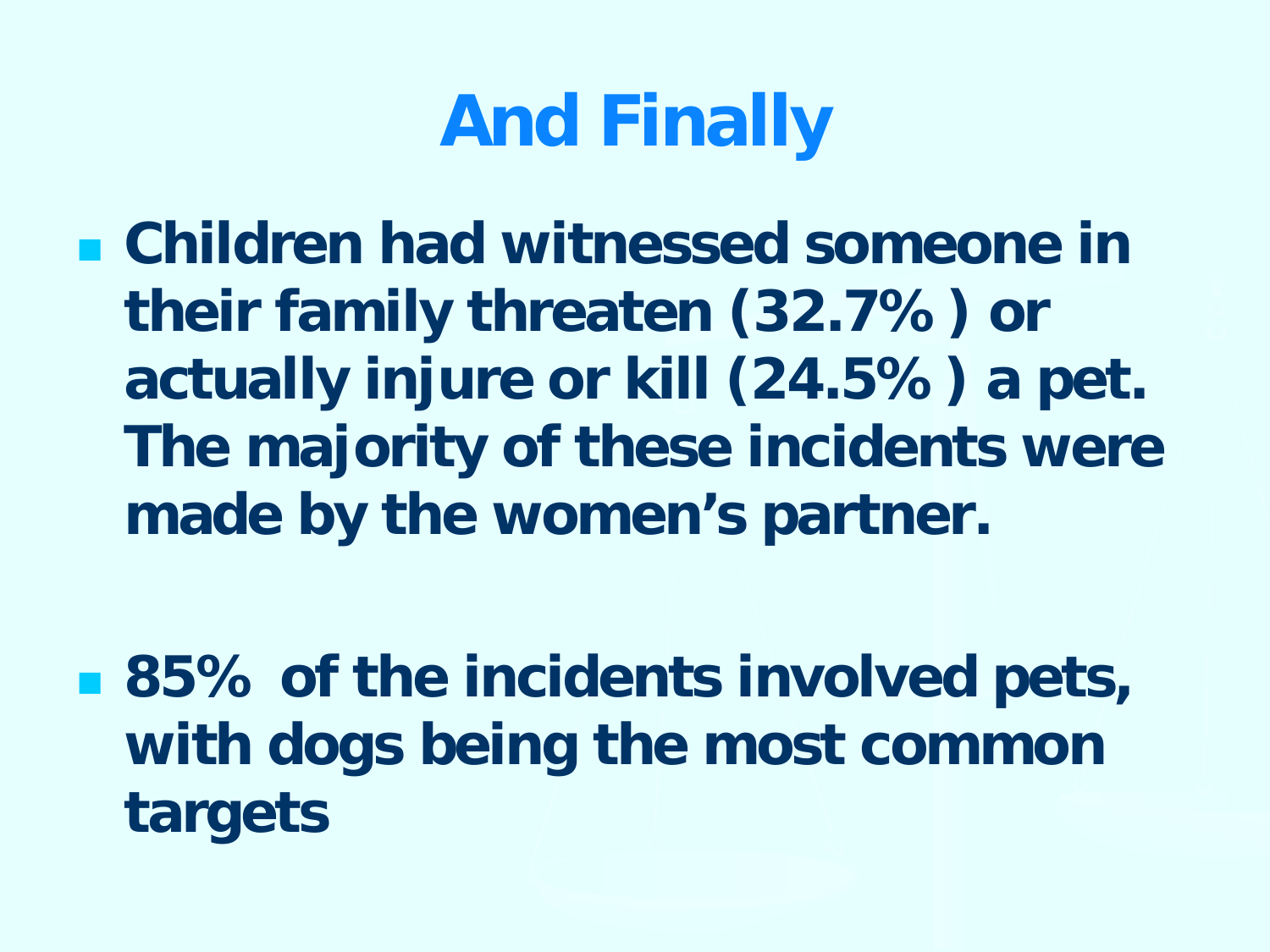### "**Link" Findings in Shelters**

Carlisle-Frank and Flanagan 2006

- **Study in the Northeast, US**
- **48% of women delayed leaving their home because of a concern for their animal companion**
- **25% of women indicated that at a previous point they had returned home out of concern for their animal.**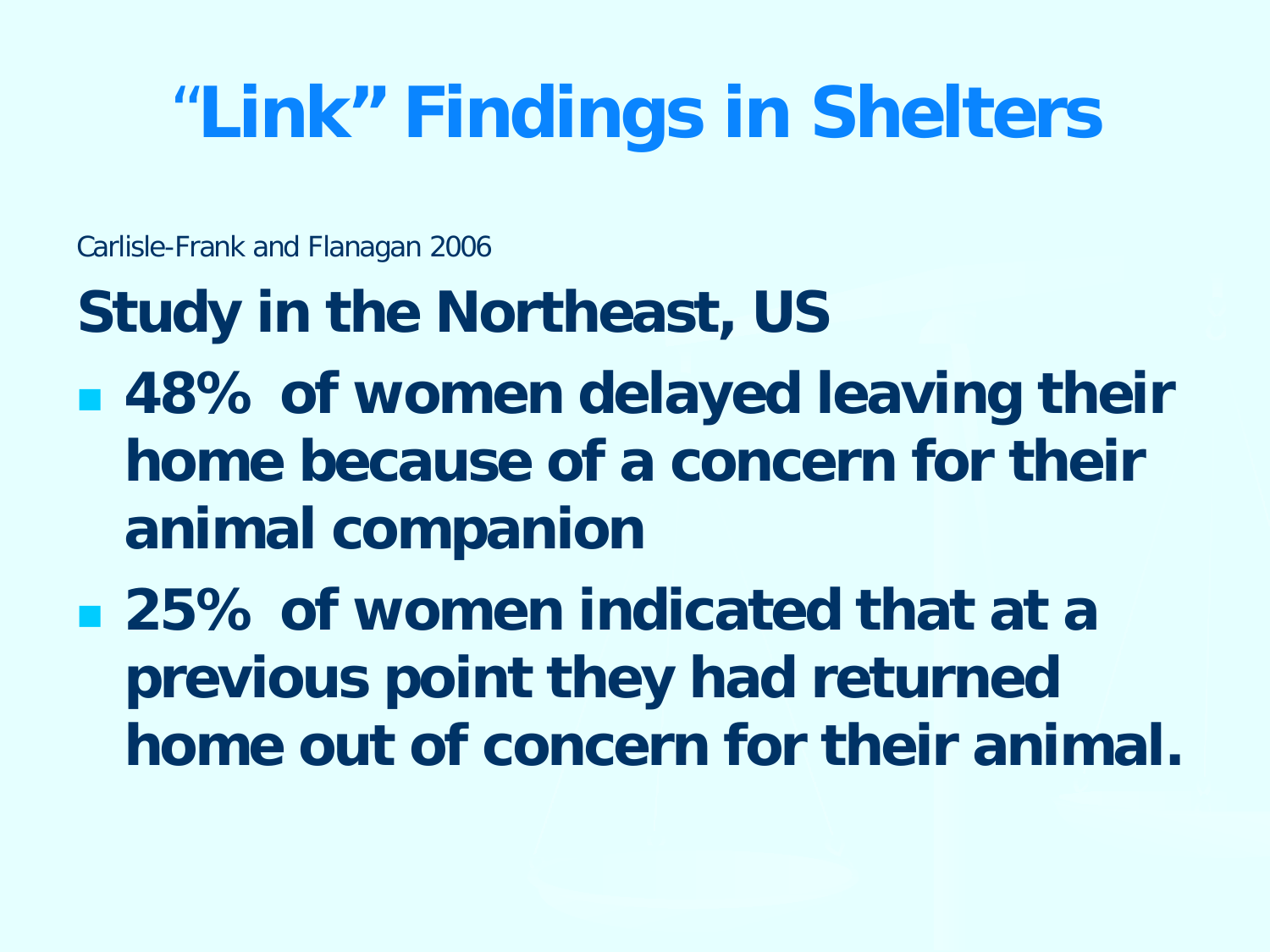**"A woman undergoing an assessment at a domestic violence shelter sat emotionless throughout all of the questions about the physical, emotional and sexual abuse she and her children had suffered. When the questions moved to animal abuse however, she wept openly as she described the torturing and killing of her dog. The abuser first shot the dog several times with a BB gun, then left her to suffer for several hours while he took the family on an outing. When they came home the abuser was angry because the dog was still alive. Making his family watch, he took a shovel, dug a hole in the backyard, and then beat the dog to death with the shovel and threw her body in the hole."** 

(Carlisle-Frank & Flanagan 2006:55-56)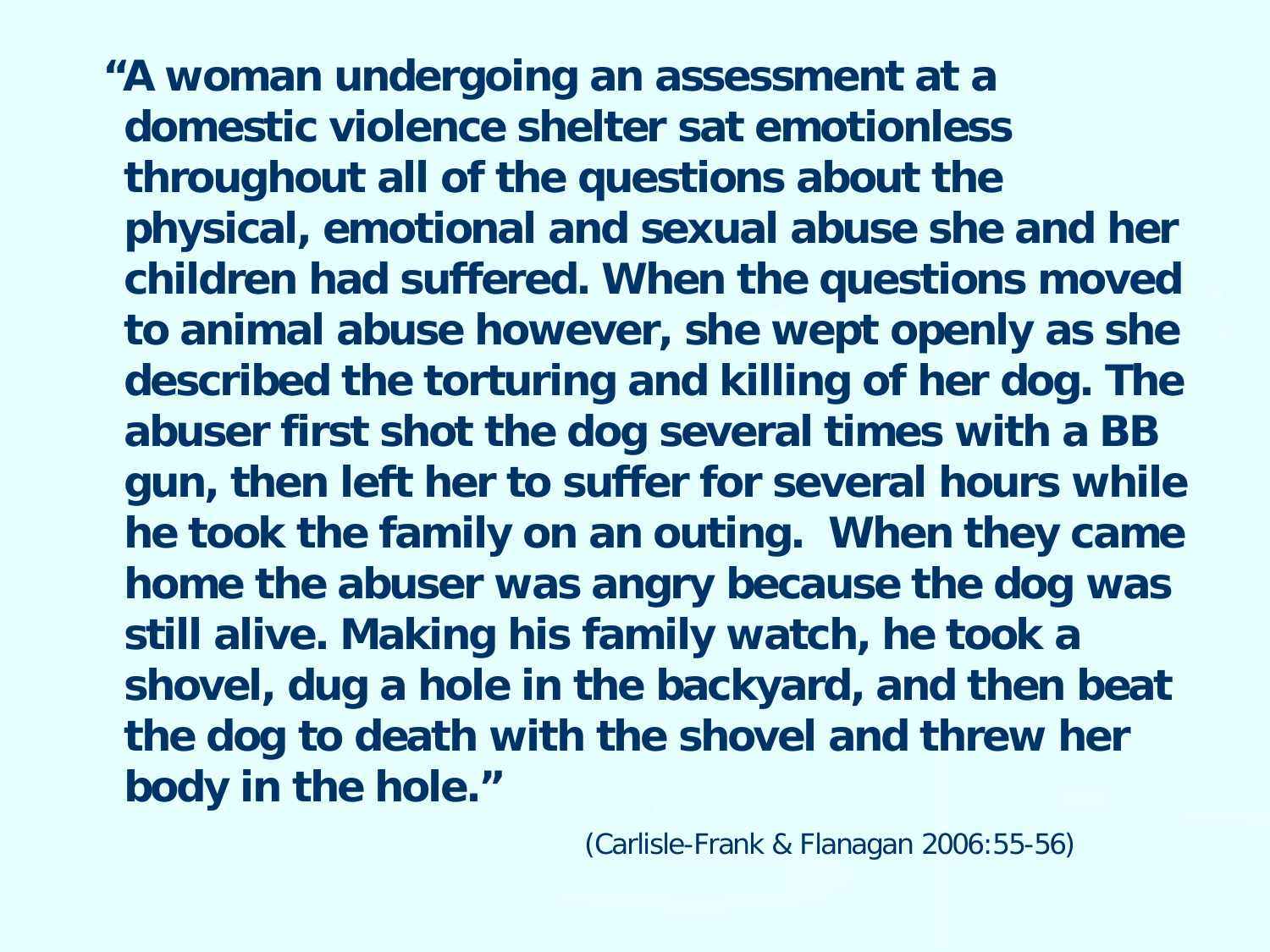## **Animal Torture/Domestic Violence Case**

 $\sqrt{C}$ 

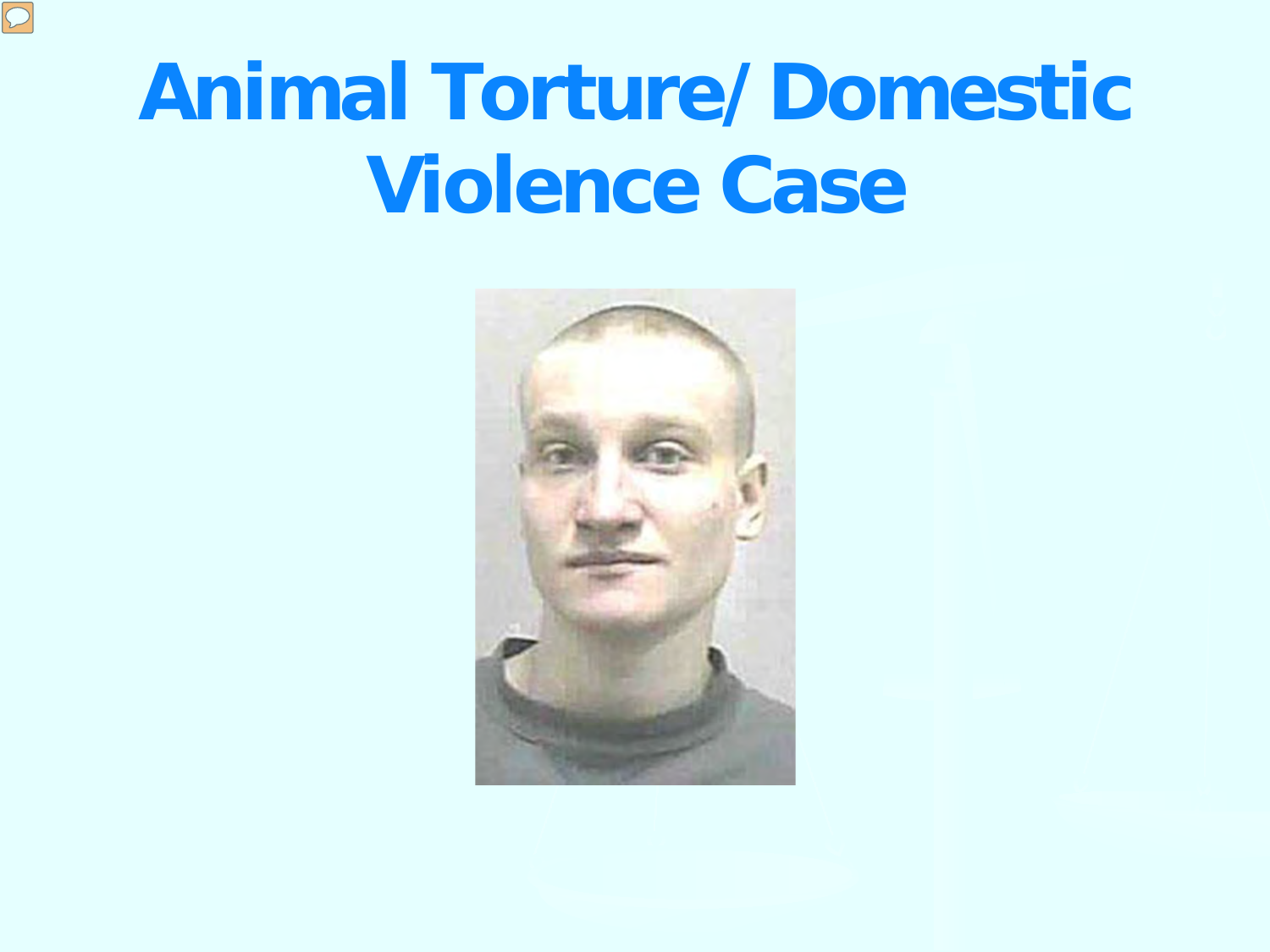## **The Relationship With Vets**

■ 92% indicated they were unwilling **to discuss the animal abuse with a veterinarian, either because they did not feel able to speak to the veterinarian about the abuse, fear of repercussions from their partner, they believed the veterinarian would be judgmental about them, or they felt ashamed of the abuse.**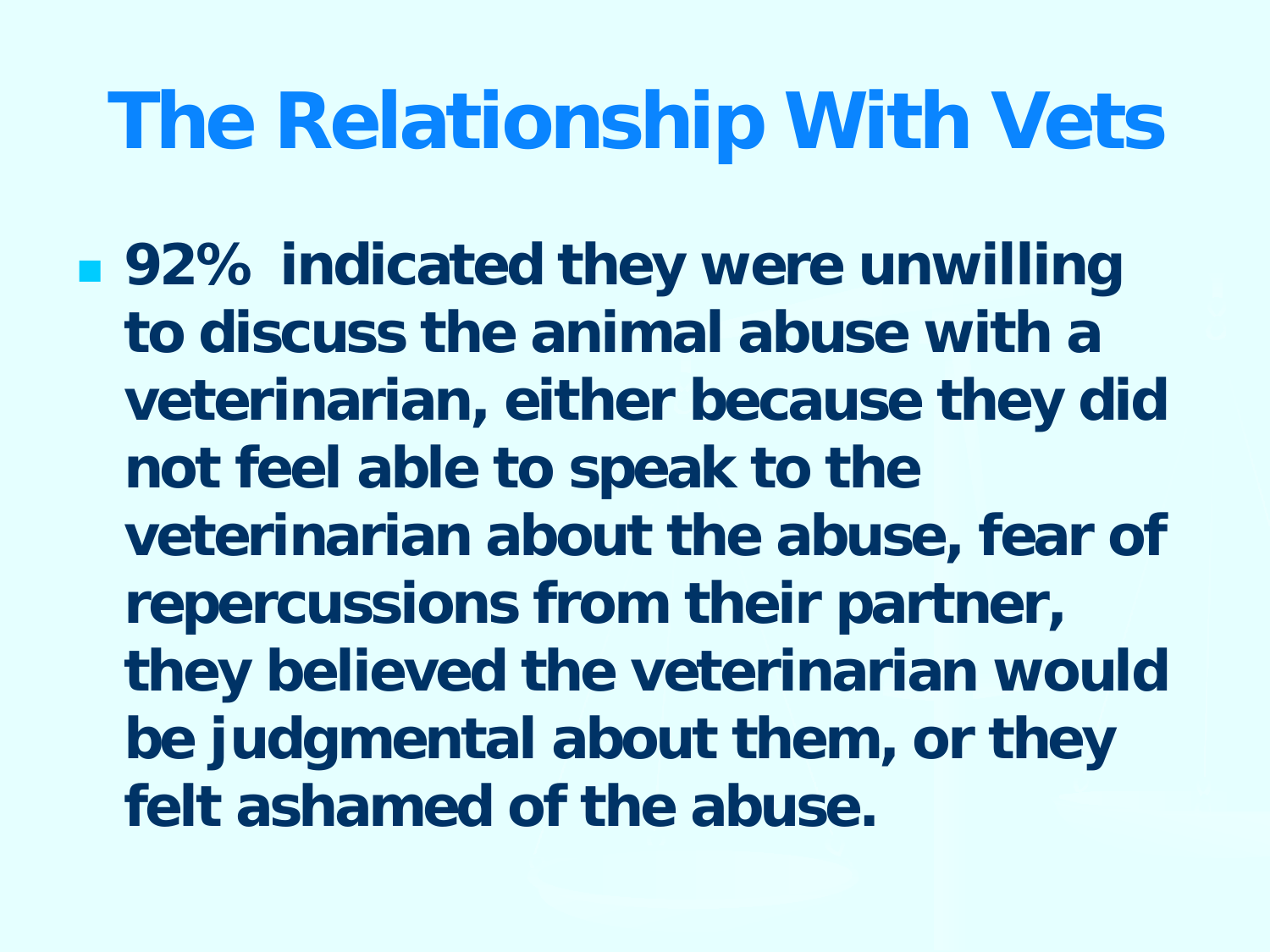#### **Motivations for Animal Abuse**

- **1) To demonstrate power and teach submission**
- **2) To perpetuate the context of terror**

**3) He may kill a pet to isolate her from a network of support and a relationship.**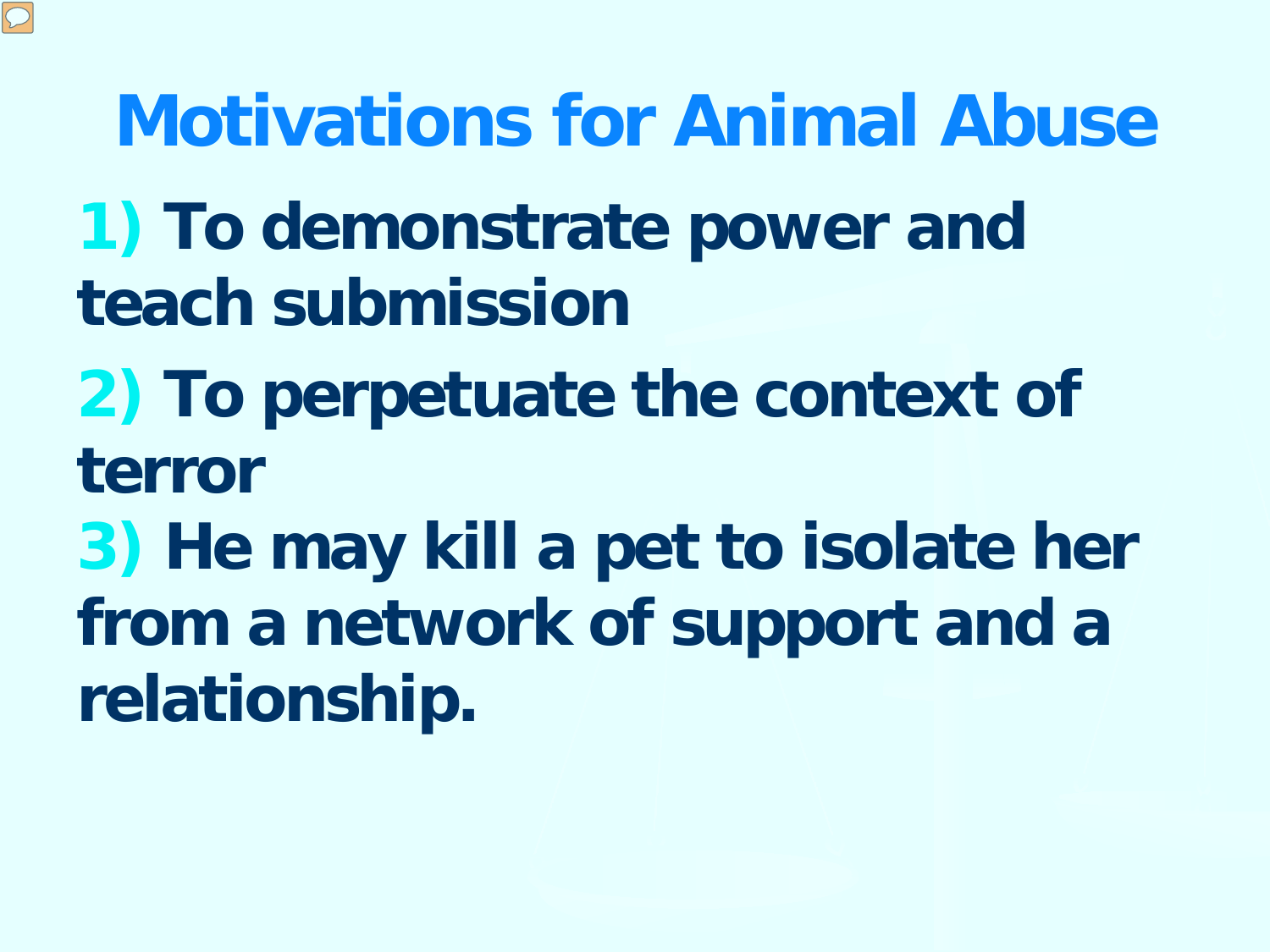#### **Motivations…continued**

**4) Because he is angry when he sees self-determined action on the part of the woman.**

**5) As a preemptive strike against her leaving him, as a form of separation violence. 6) He punishes her for leaving by harming her pet**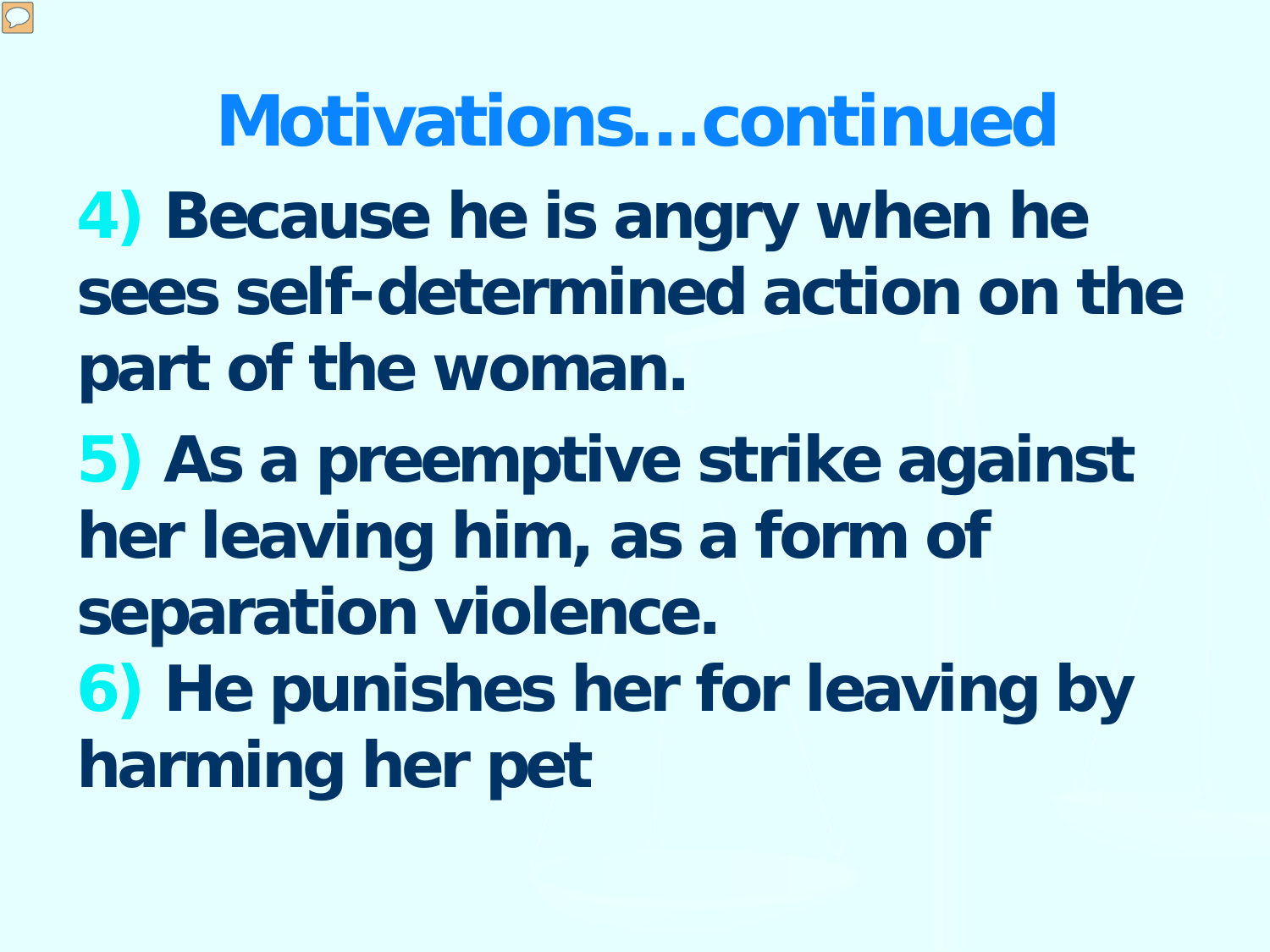**What About Canada? New Jersey joins 21 other states plus Washington, DC and Puerto Rico with Pet Protection Order laws…… which enables judges to include animals in domestic violence protection**‐**from**‐**abuse orders.**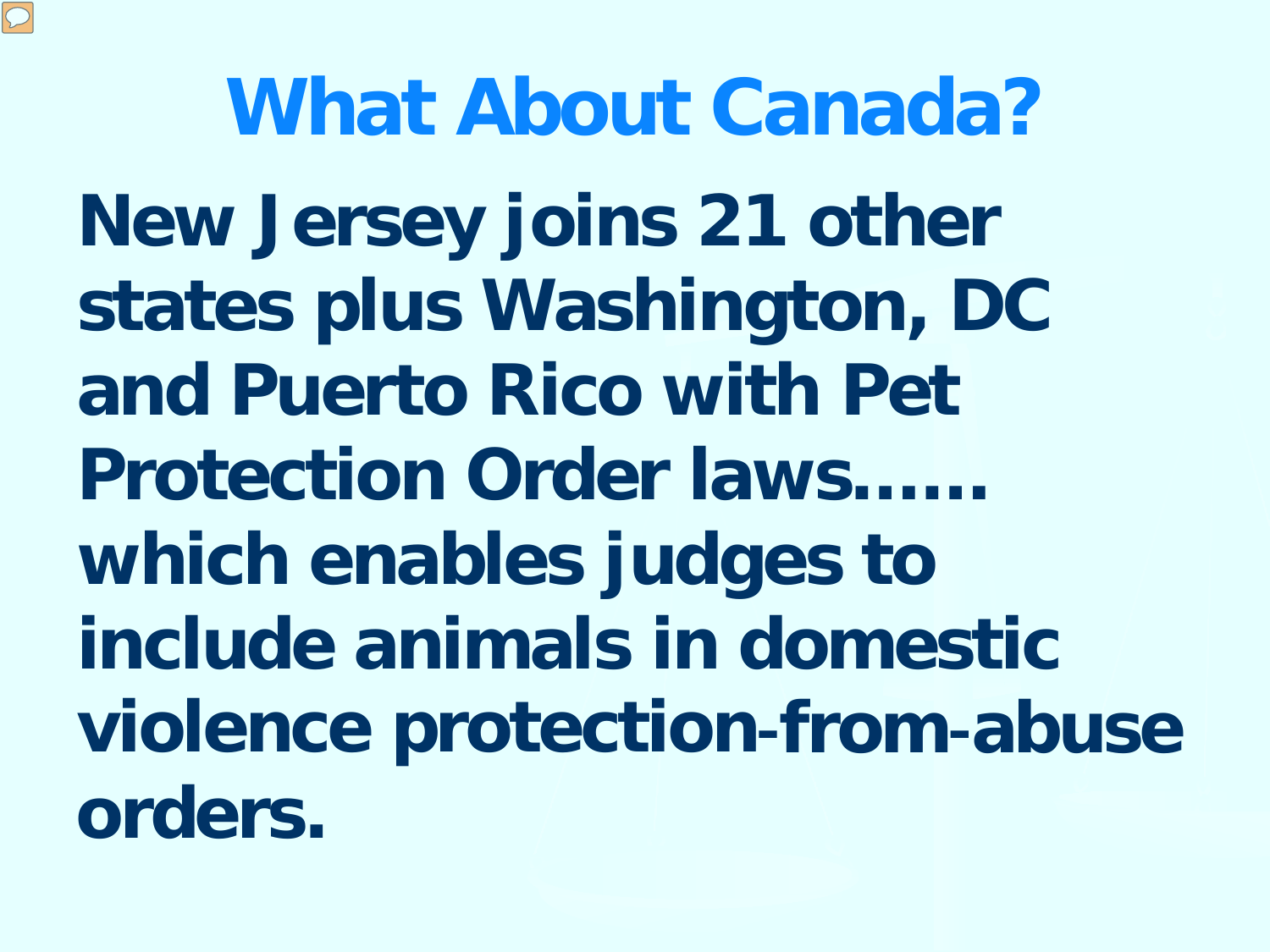#### **"Abuse Reactive" Behaviors**

Randall Lockwood and Frank R. Ascione, 2011

- **Children who have witnessed abuse or been victimized themselves frequently engage in "abuse reactive" behaviors re**‐**enacting what has been done to them**
- **Children have even been known to kill the pet themselves in order have some control over what they see as the animal's inevitable fate.**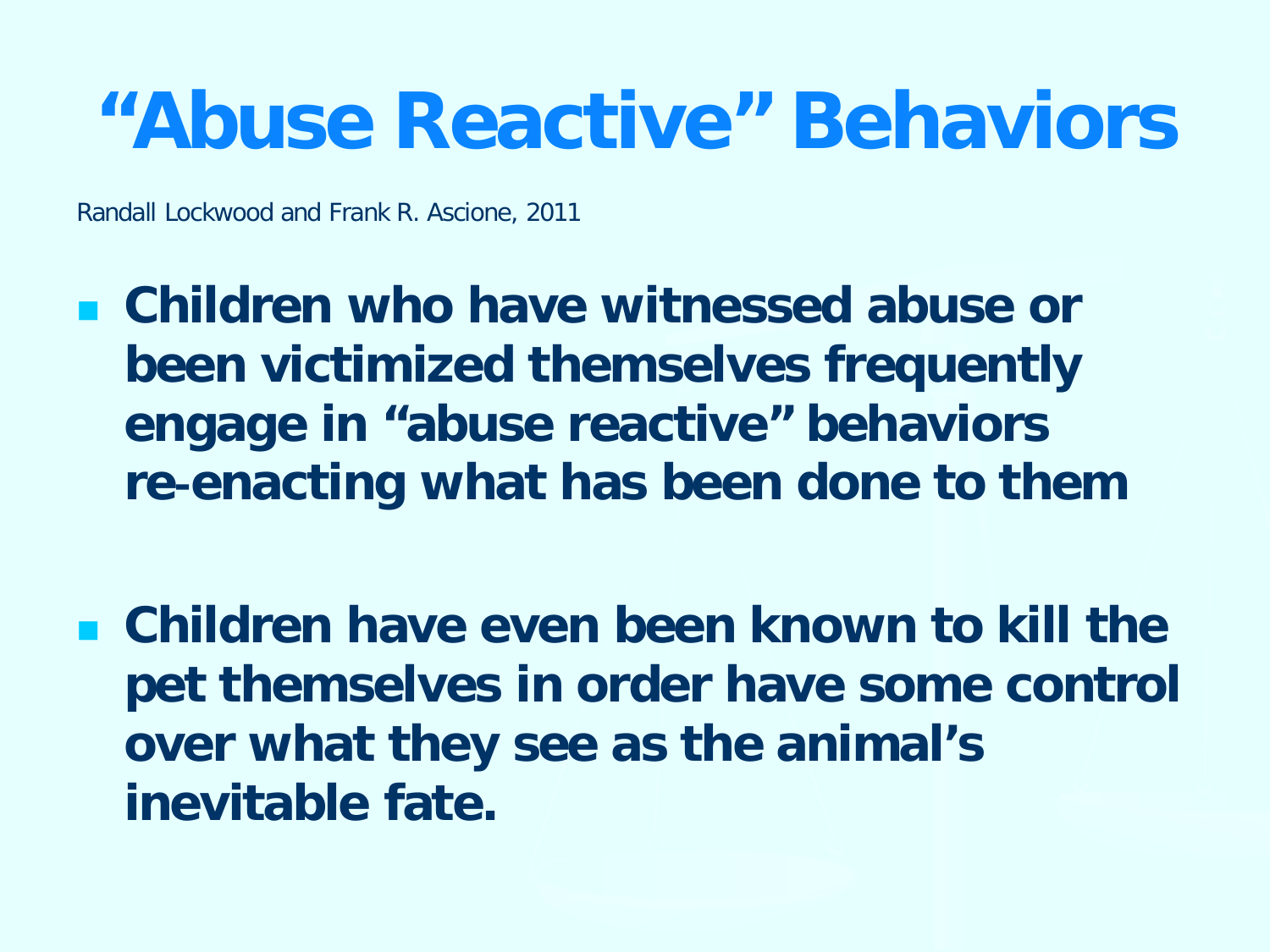**More Questions Than Answers Attitudes about the roles of animals in our lives and appropriate treatment of such creatures are developed within the family system ~ for pets, this means they are exposed to the risks as well as the benefits of being a part of a family….including abuse & neglect.**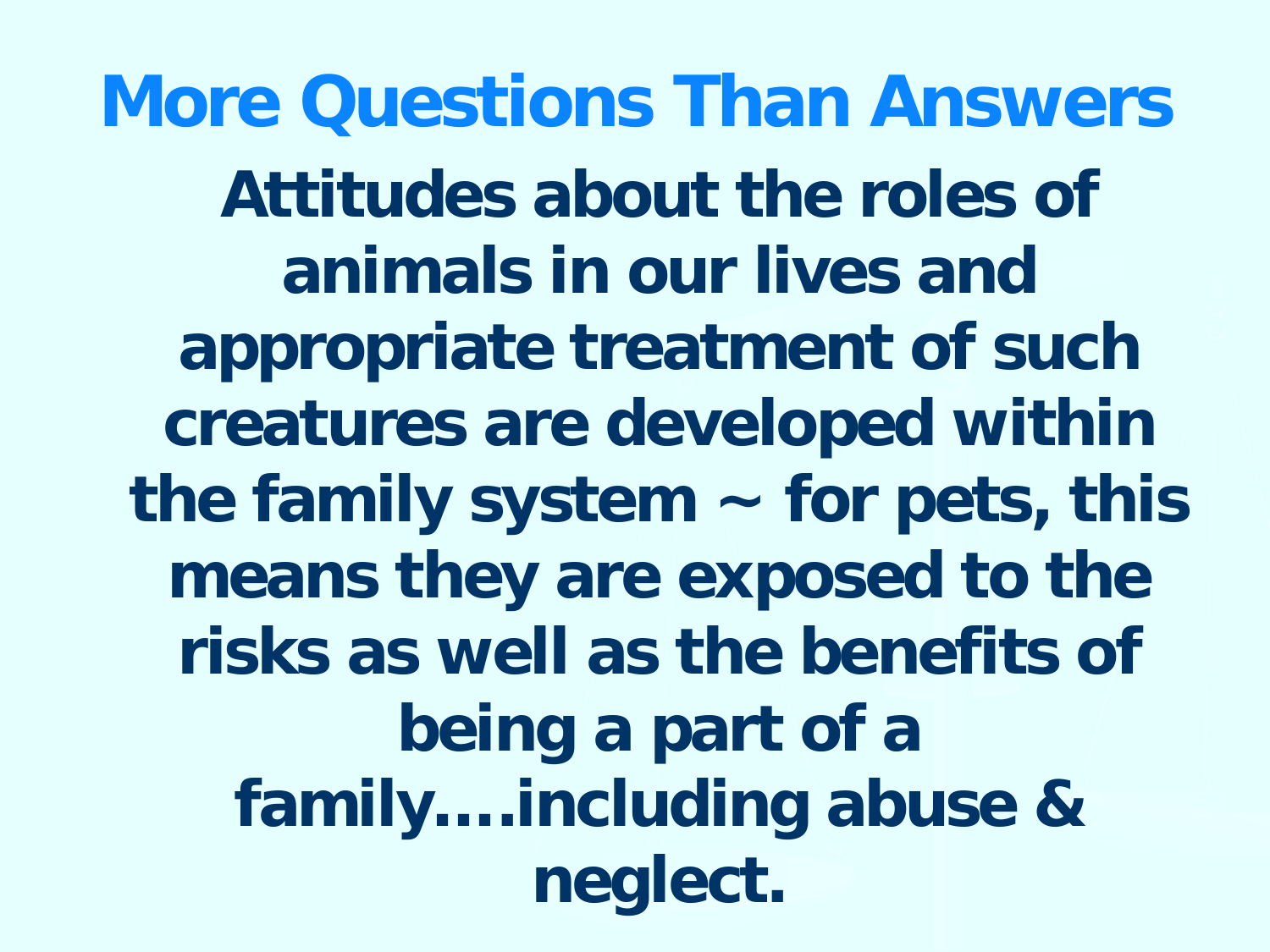## **James Fiengo tortures "Joey" the family cat**

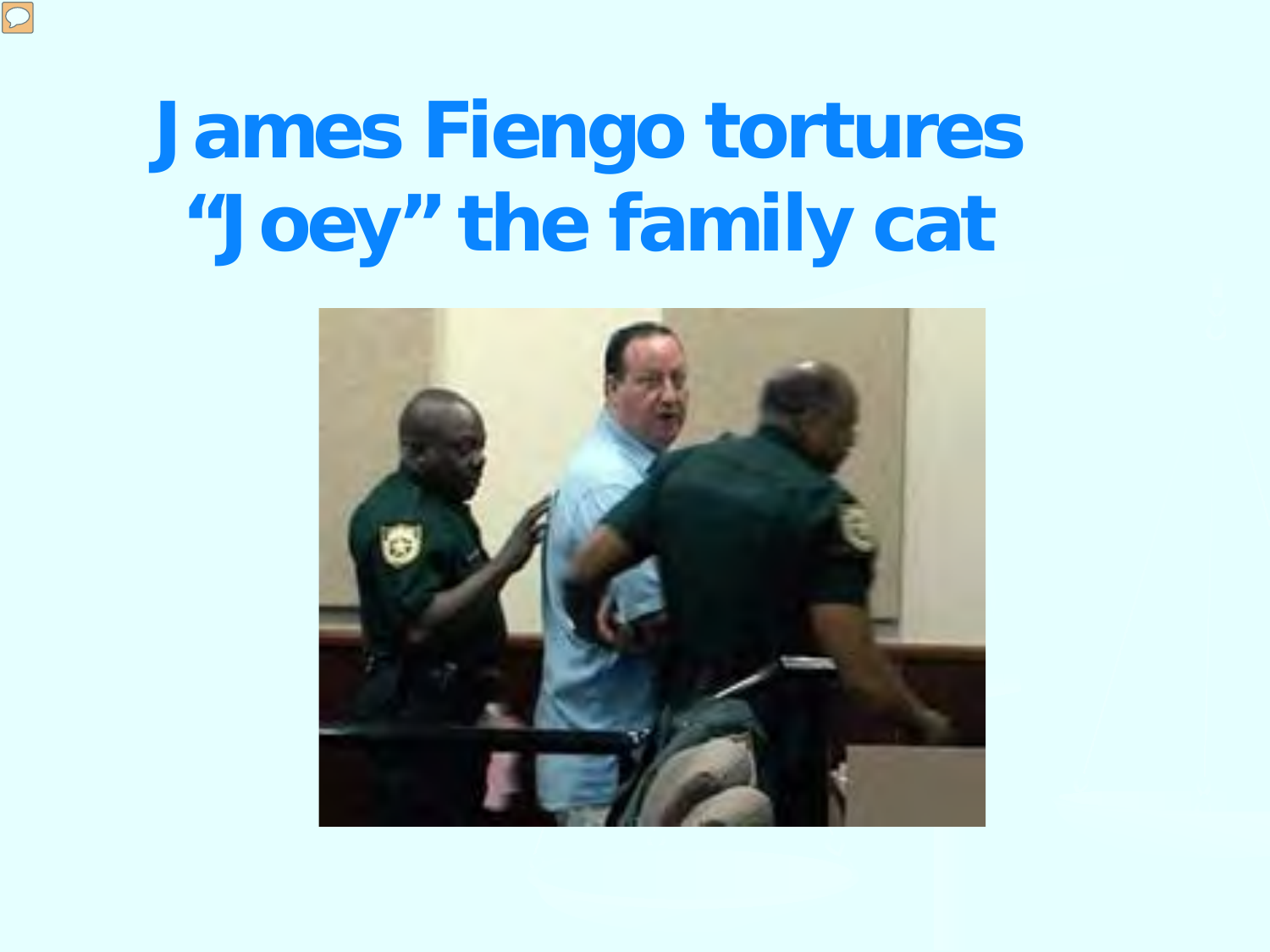

**A four-and-a-half-month-old boxer puppy suffered from anorexia, multiple fractured ribs, chest trauma and respiratory distress. The dog had difficulty breathing and needed the use of a portable oxygen tent when taken to the Intensive Care Unit. The dog had chronic chest disease and associated pain, and had lost weight. Investigators determined that the dog was in severe pain as a result of being kicked and discovered that the human caregiver waited two days to take the dog to a veterinarian. The dog was apprehended by the Humane Society. It was later learned the man had a wife and 6-month-old baby.**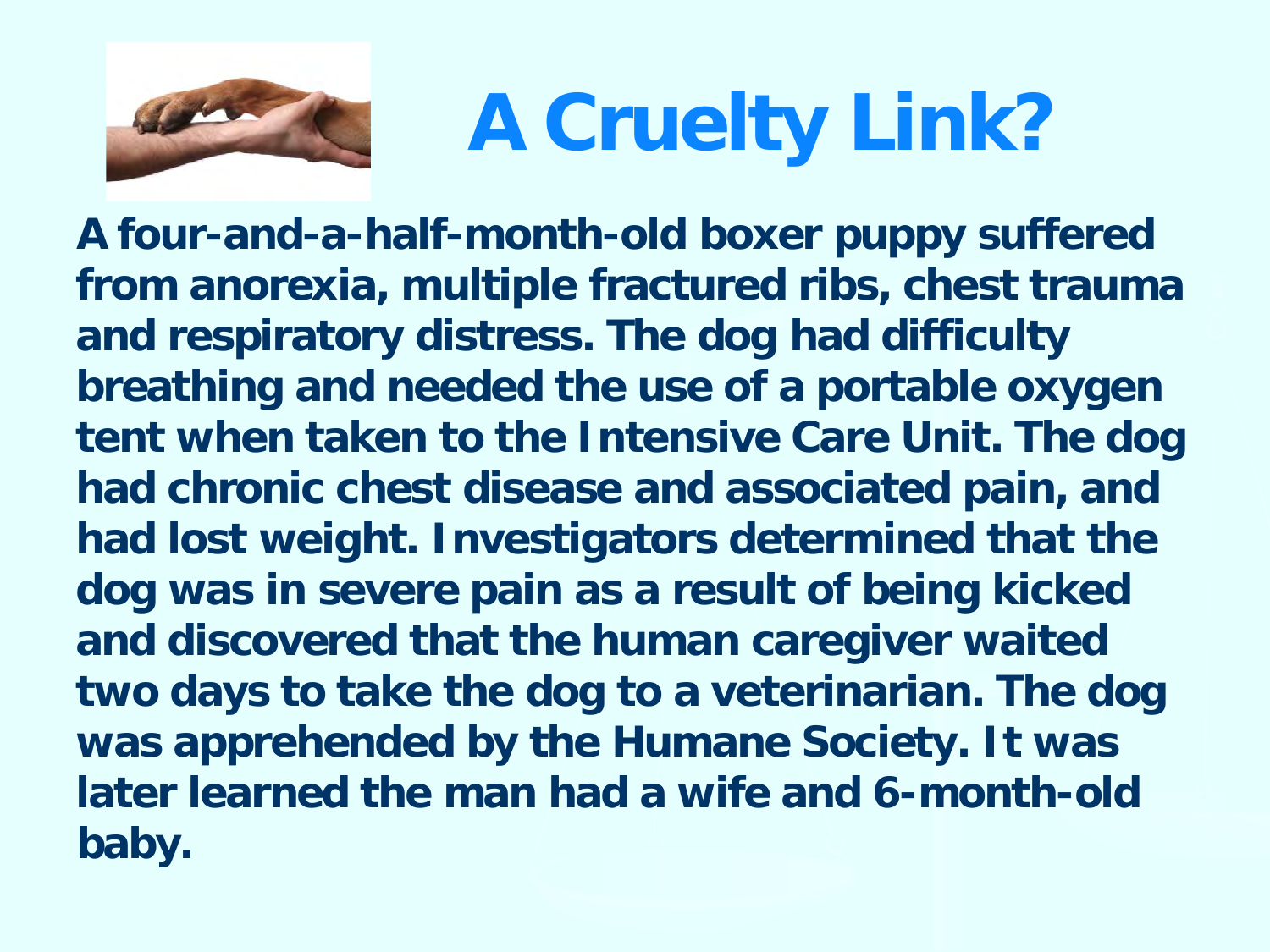

#### **Another Case to Consider**

**An anonymous caller reported a dog was being kept in her cage for long periods of time. The dog, a cross between a black lab and whippet weighed a mere 17 pounds, instead of her estimated appropriate weight of 40 pounds. The dog was covered in feces, lesions and debris. In the presence of the animal protection worker, the woman hurriedly attempted to wash off feces from the dog. Her tail was later amputated due to damage caused from her banging it against the wire cage for several months.** 

 **The woman & her husband reside with their 4 children.**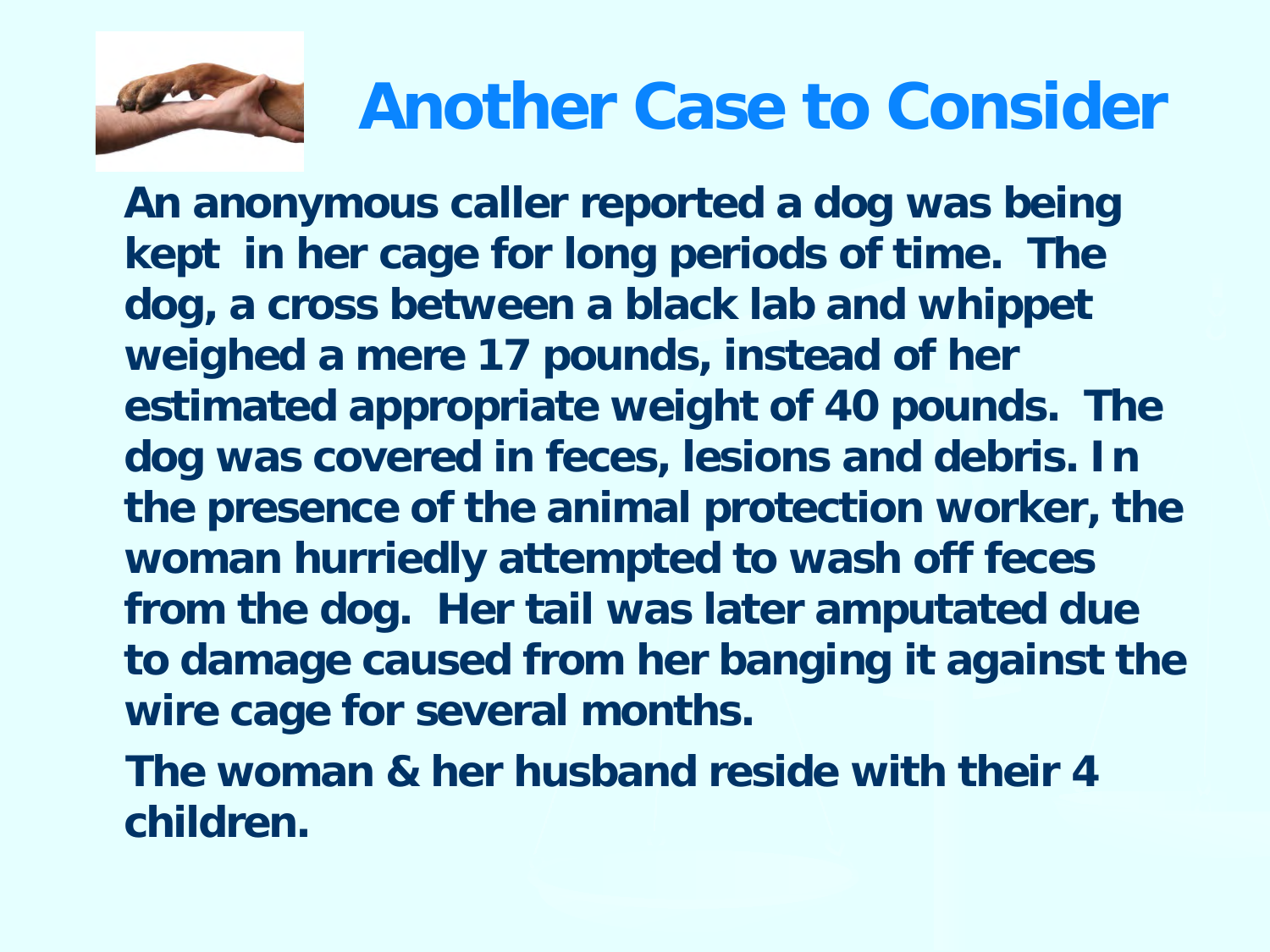**Working Toward Solutions Train the entire community on the cruelty link….. with attention given to service providers such as; shelter workers, child welfare workers, mental health workers, counsellors, therapists, police, probation, Crown attorneys, judges, veterinarians, social workers, social work students and animal protection workers.**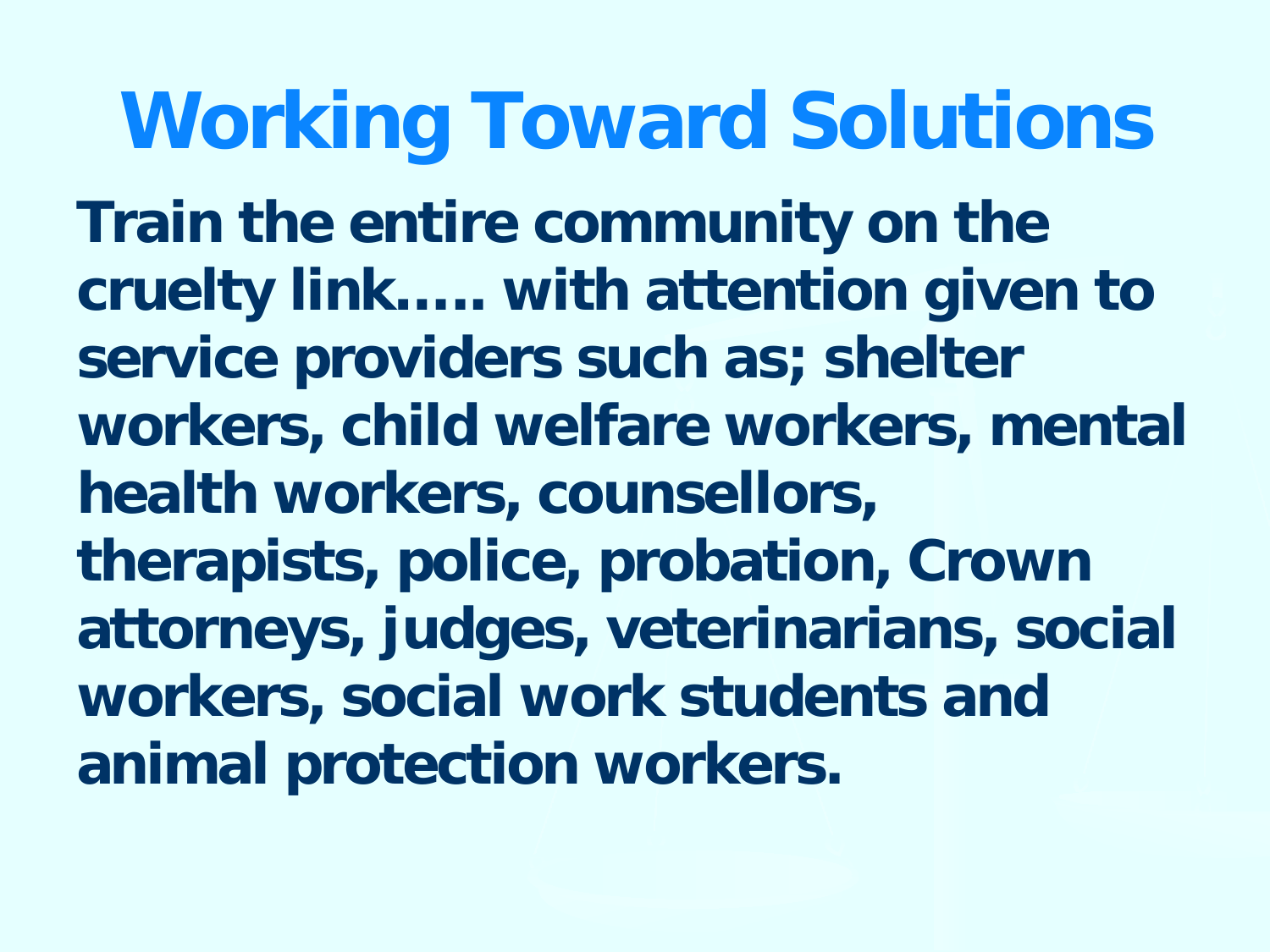### **More Solutions**

■ Add to agency intake forms, **questions for clients about the occurrence of human and animal cruelty in their homes**

 **Enhance child welfare training so that investigations include observation and questioning about animal cruelty**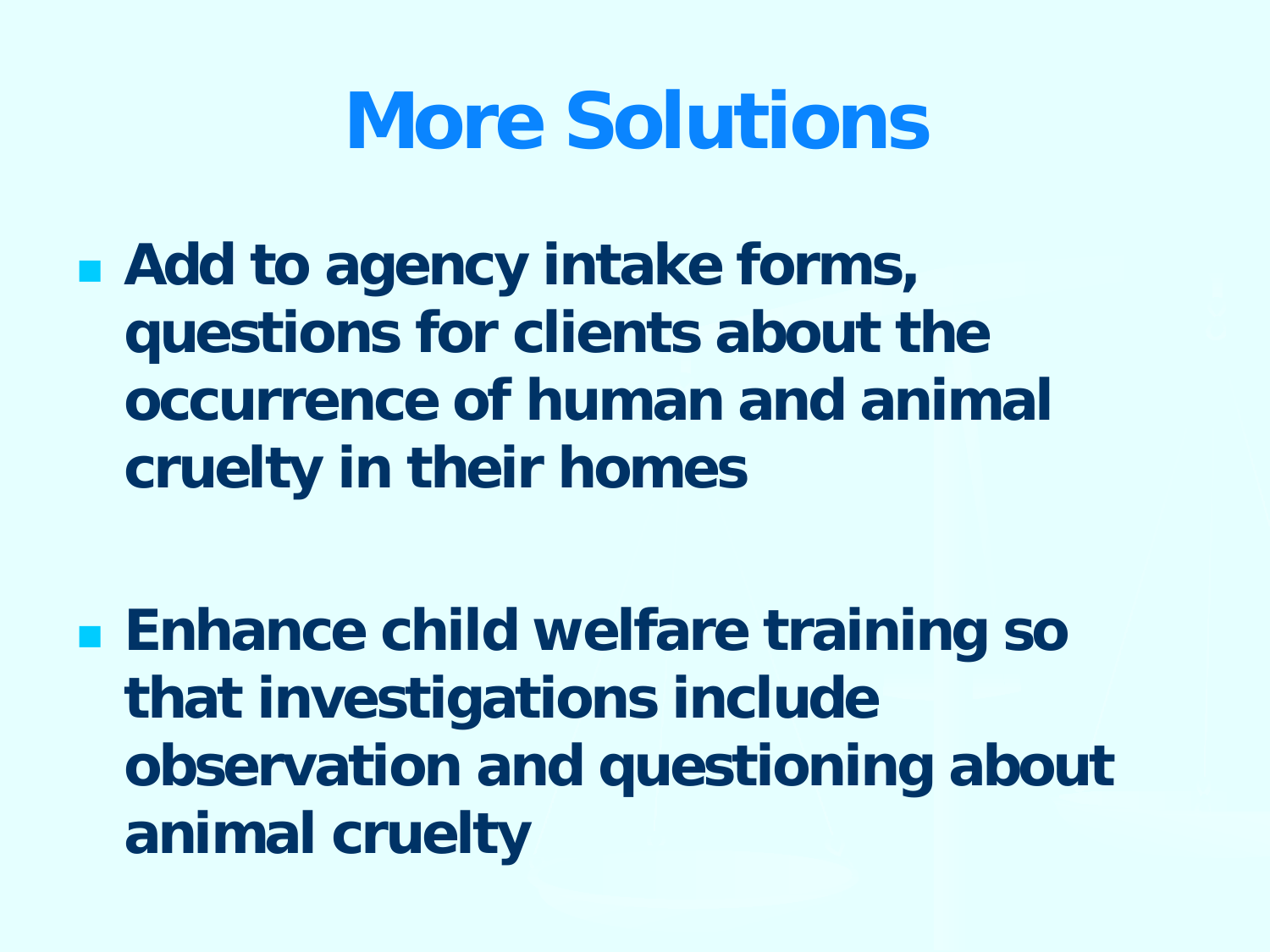### **Solutions Continued**

 **Enhance animal protection training so that investigations include observation and questioning about child abuse/neglect**

**Example 10 Train veterinarians to recognize nonaccidental injuries and provide them immunity from civil liability when reporting animal abuse**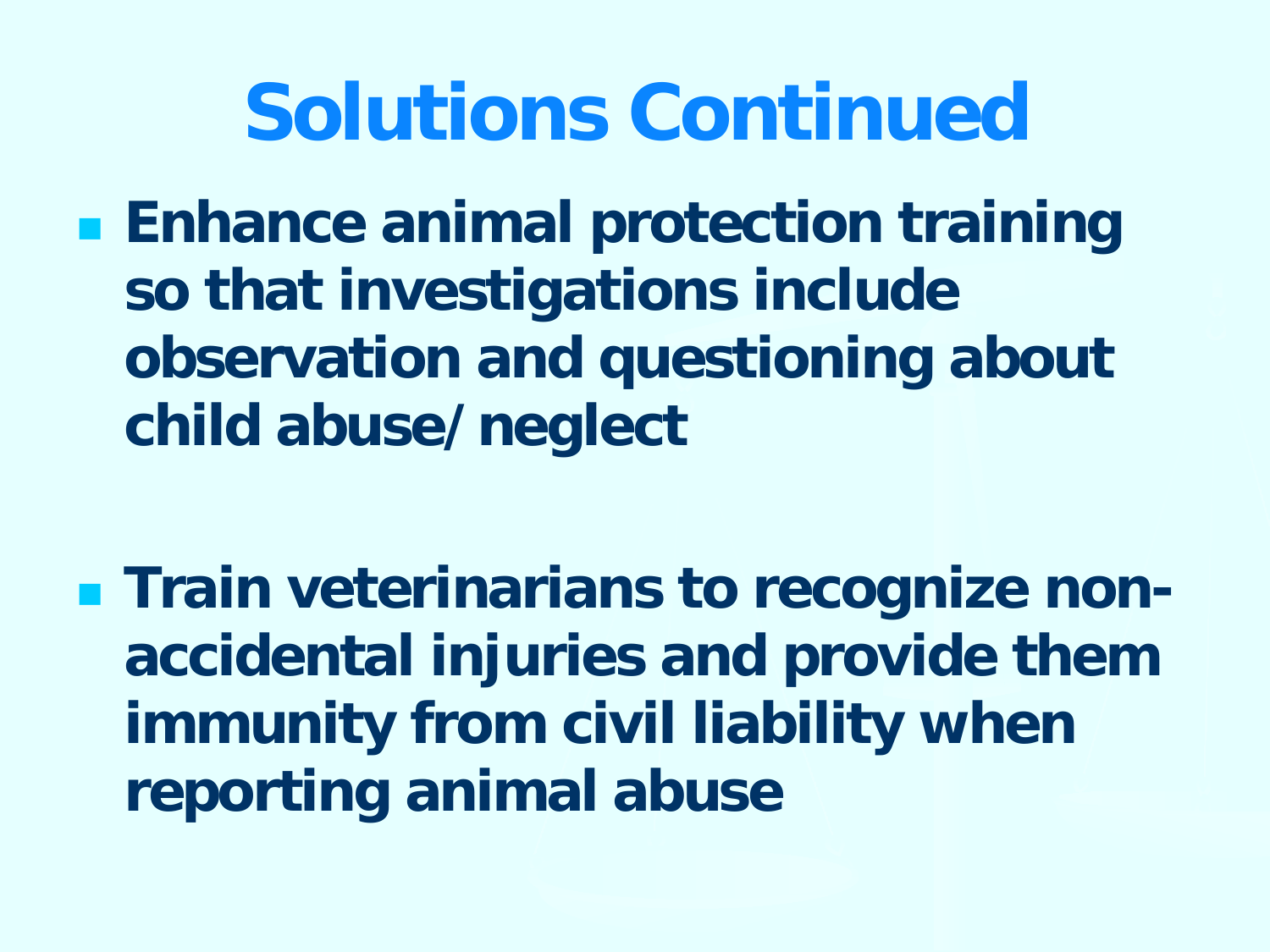#### **And …..**

- **Include pets in protective/no contact orders**
- **Develop fostering programs so that women readily seek safe shelter, knowing their pets are also safe**
- **Develop cross reporting systems and widely share this information with various arms of law enforcement and social service agencies**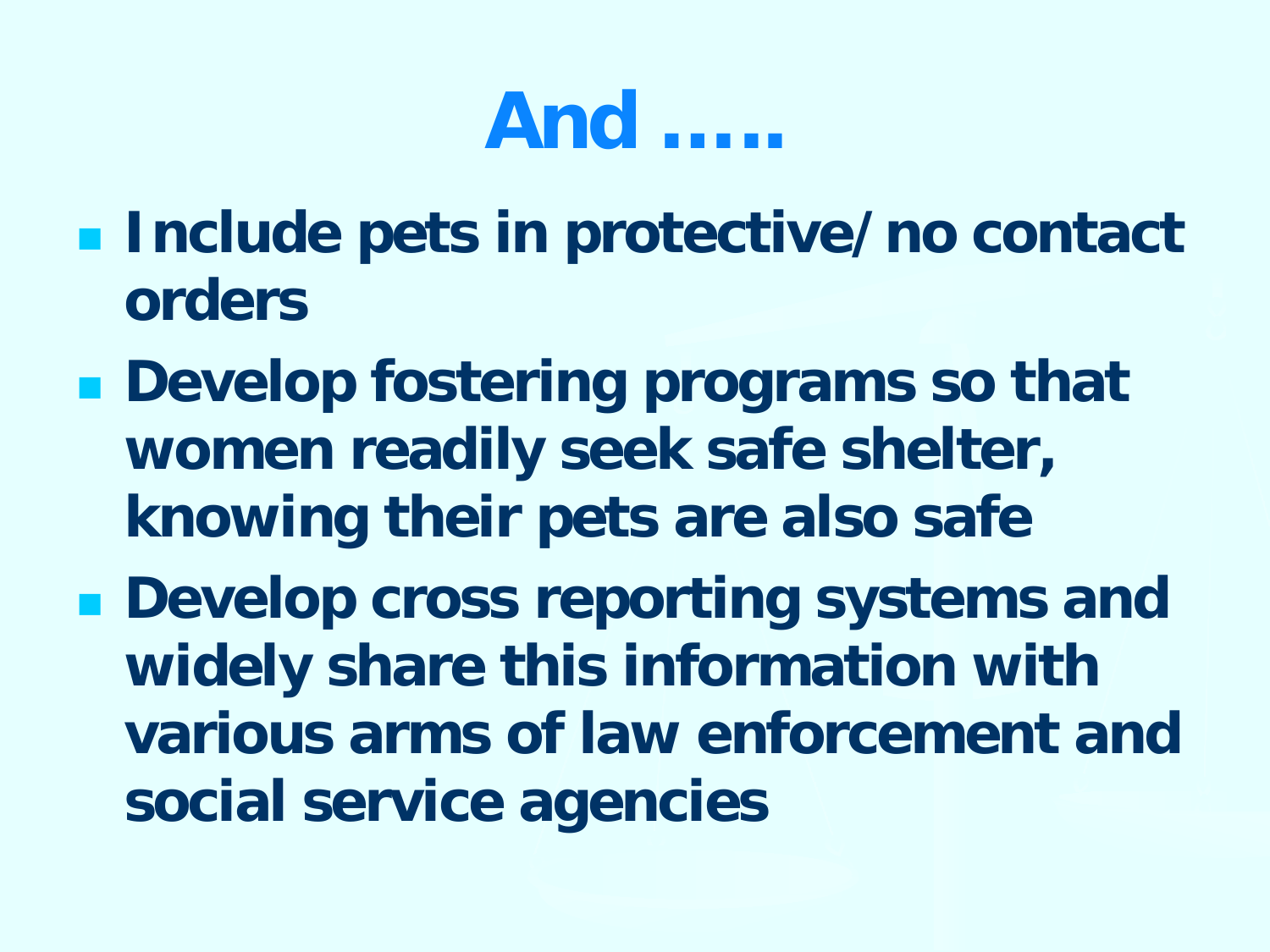

- **Conduct research regarding agency cross reporting and the cruelty link**
- **Develop a Coalition in your Region**
- For us.....continue to develop the HAV Coalition of Waterloo Region **in conjunction with what the research informs**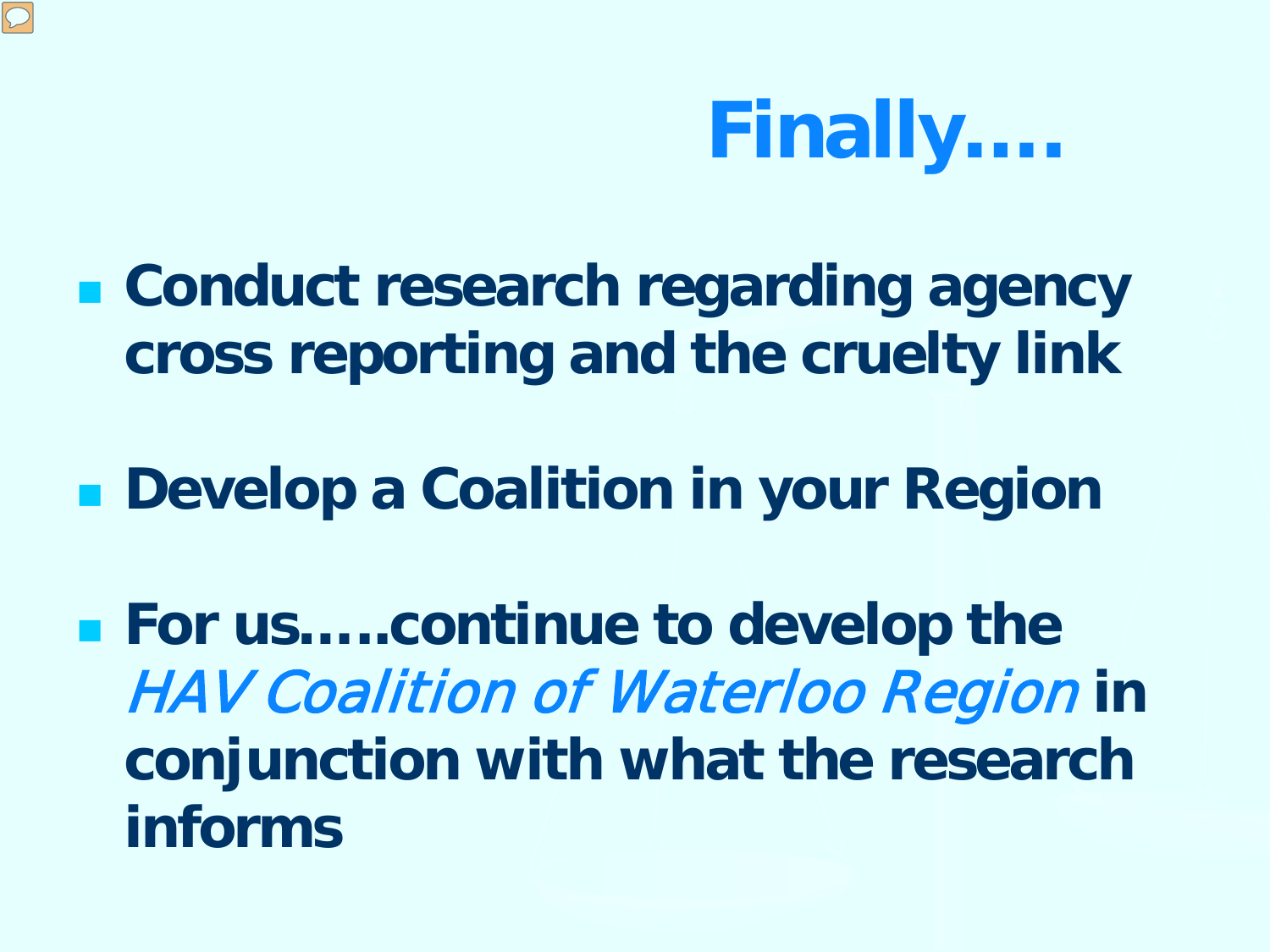**HAV (Human Animal Vulnerability) Coalition of Waterloo Region** 



**To facilitate and advocate a coordinated, seamless and effective approach to responding to human and animal vulnerability and/or violence within the community of Waterloo Region**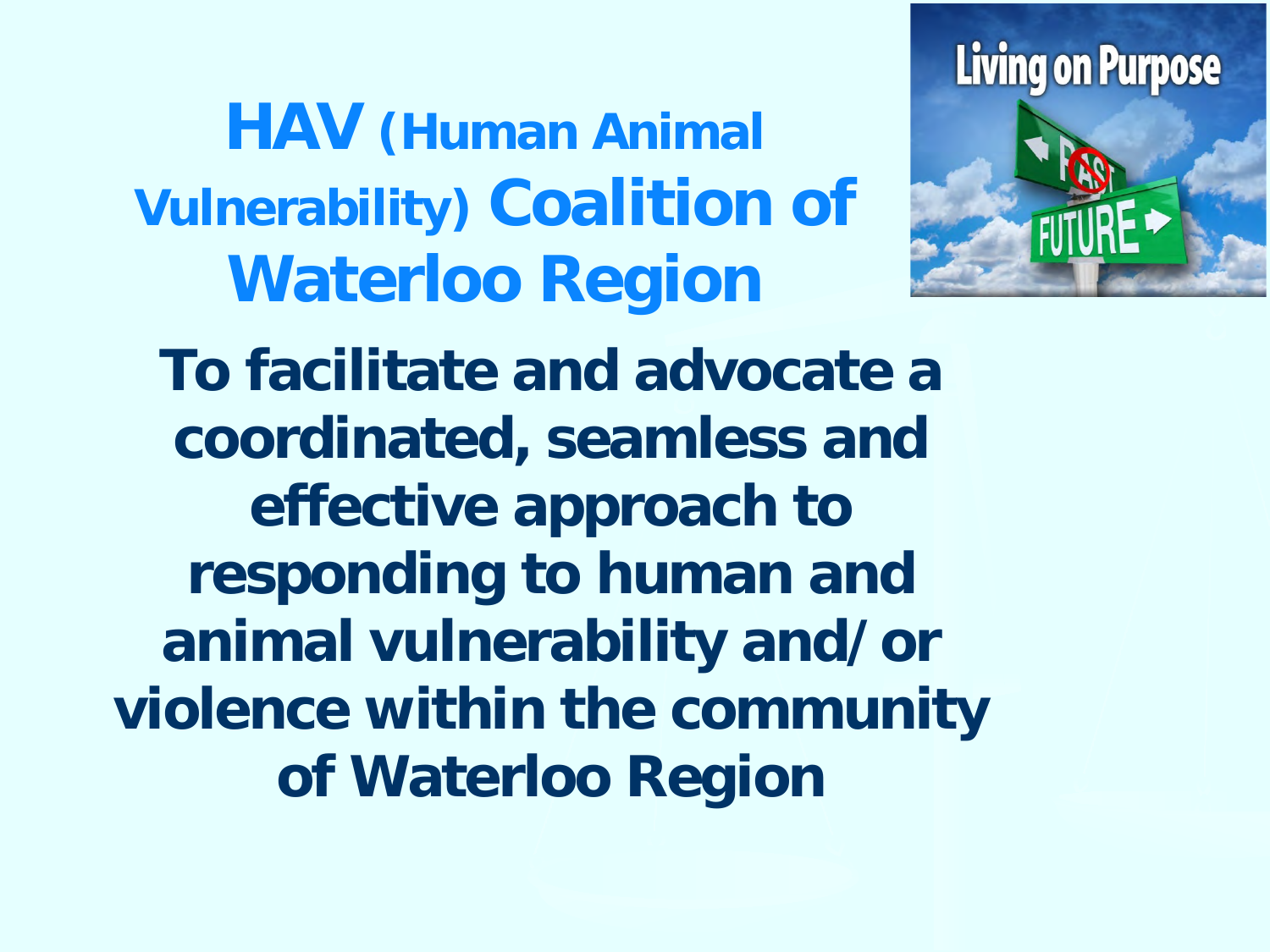#### **HAV Coalition Mission**

**To maximize the capacity, efficiency and effectiveness of the programs, services and systems supporting at risk individuals, families and their pets through collective efforts.** 

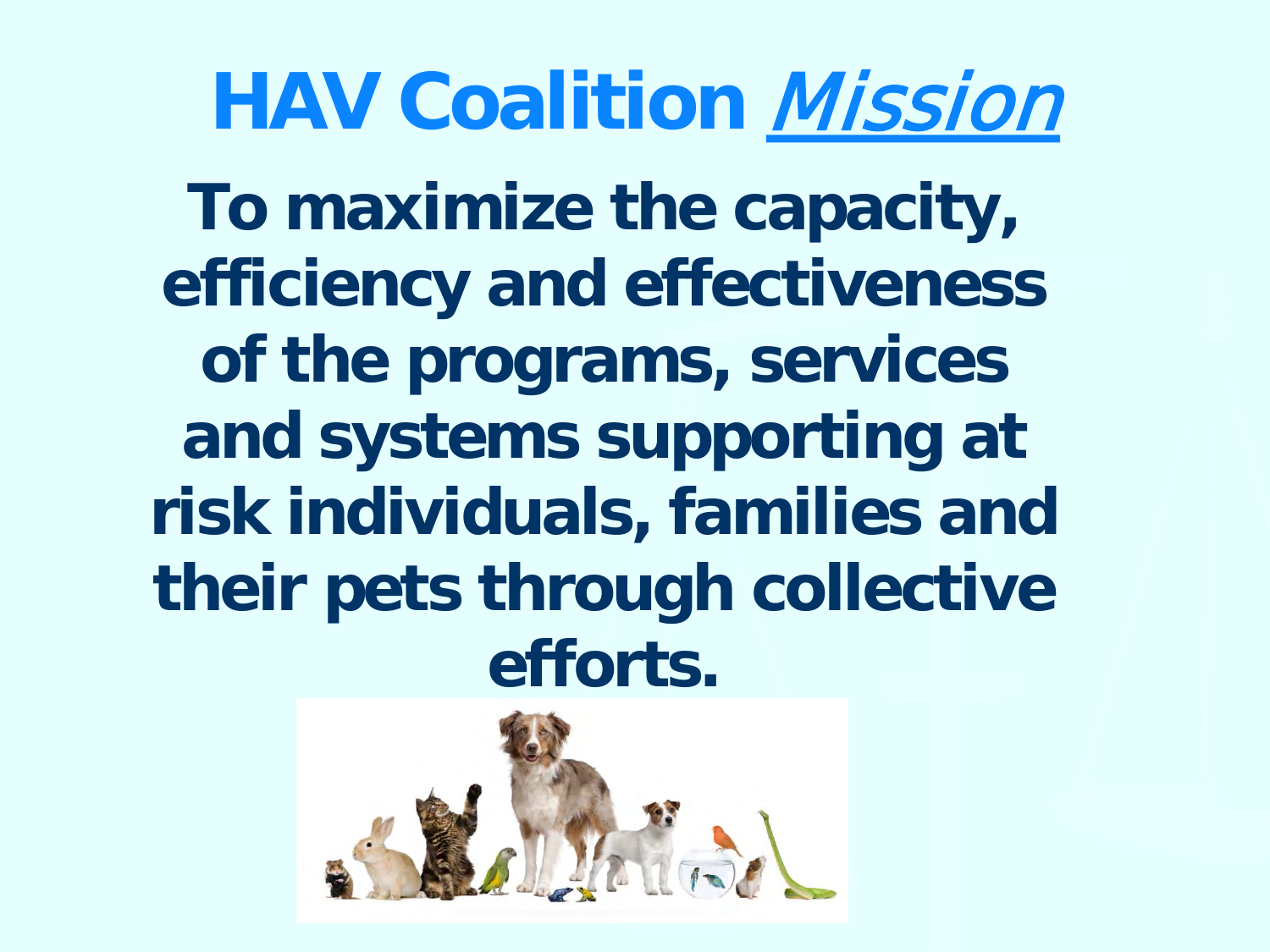#### **HAV (Human Animal Vulnerability) Coalition of Waterloo Region**



**Community Relations**

**Human Animal Violence Link**

 **Education/Research** 

**Vet Care (Clinics & spay/neuter)**

**Community Fostering**

**Service/Therapy Animals**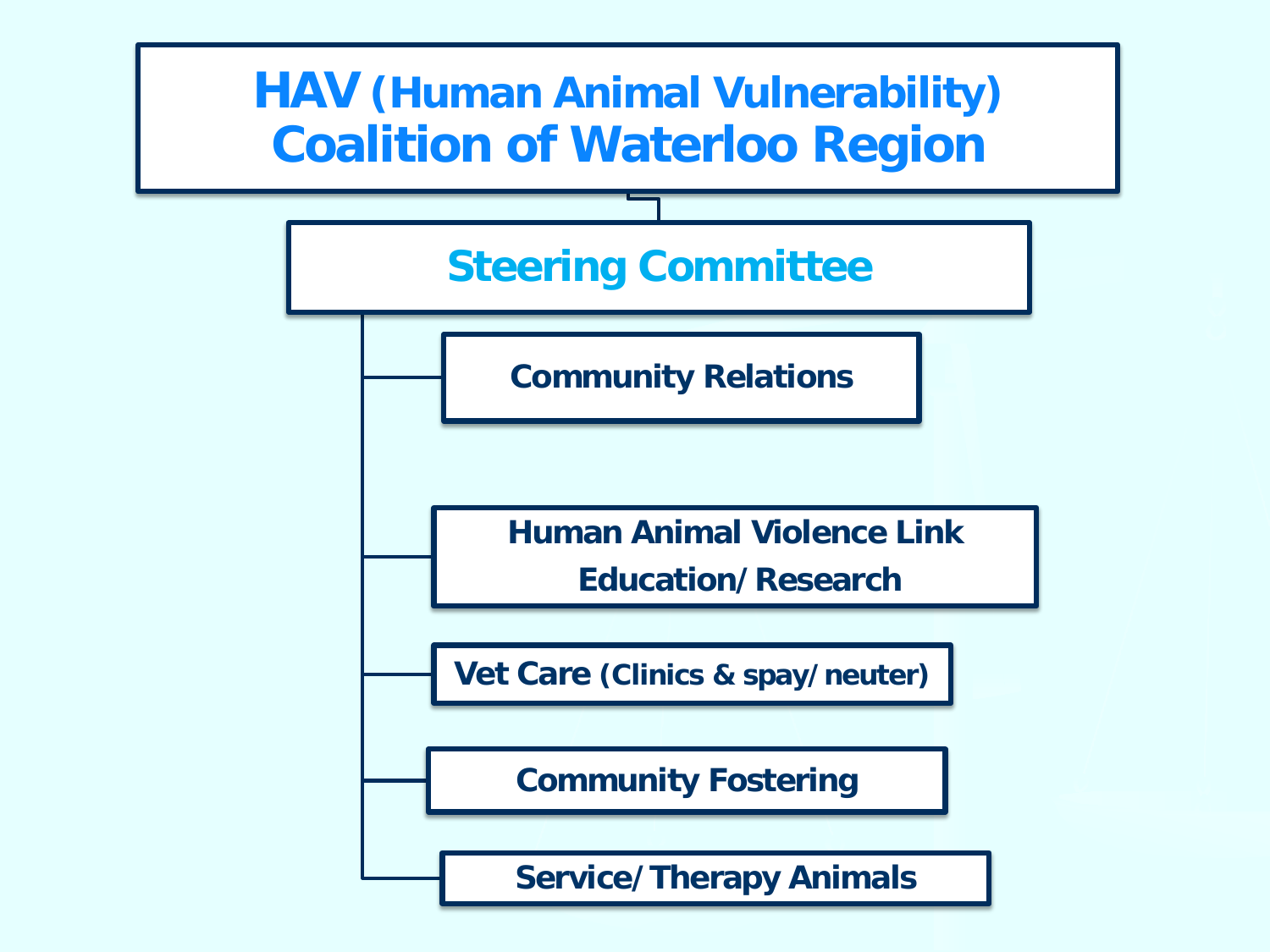#### **Leaders Needed To Reach 100%**

 $\boxed{\bigcirc}$ 

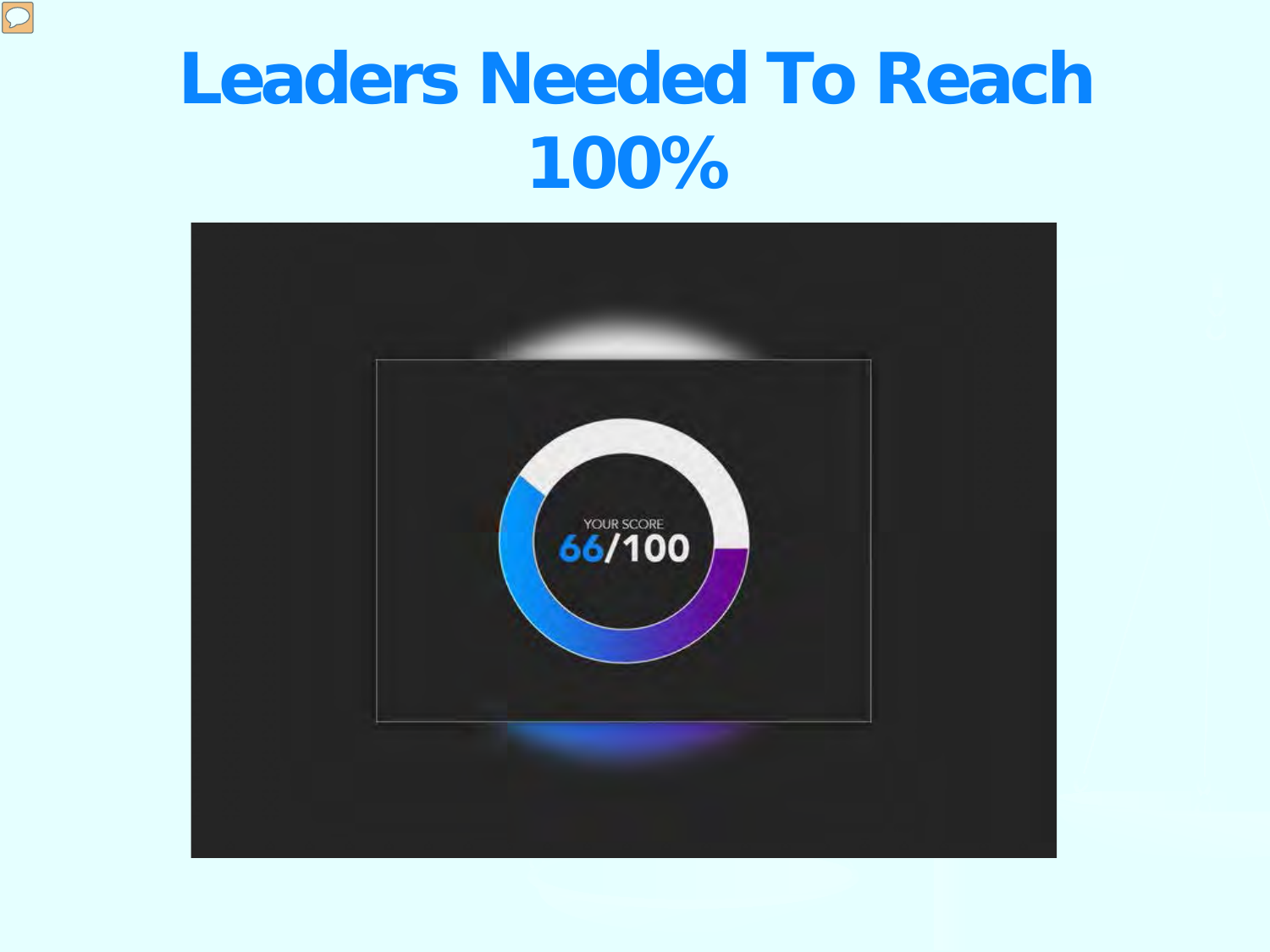#### **Charlotte, North Carolina**

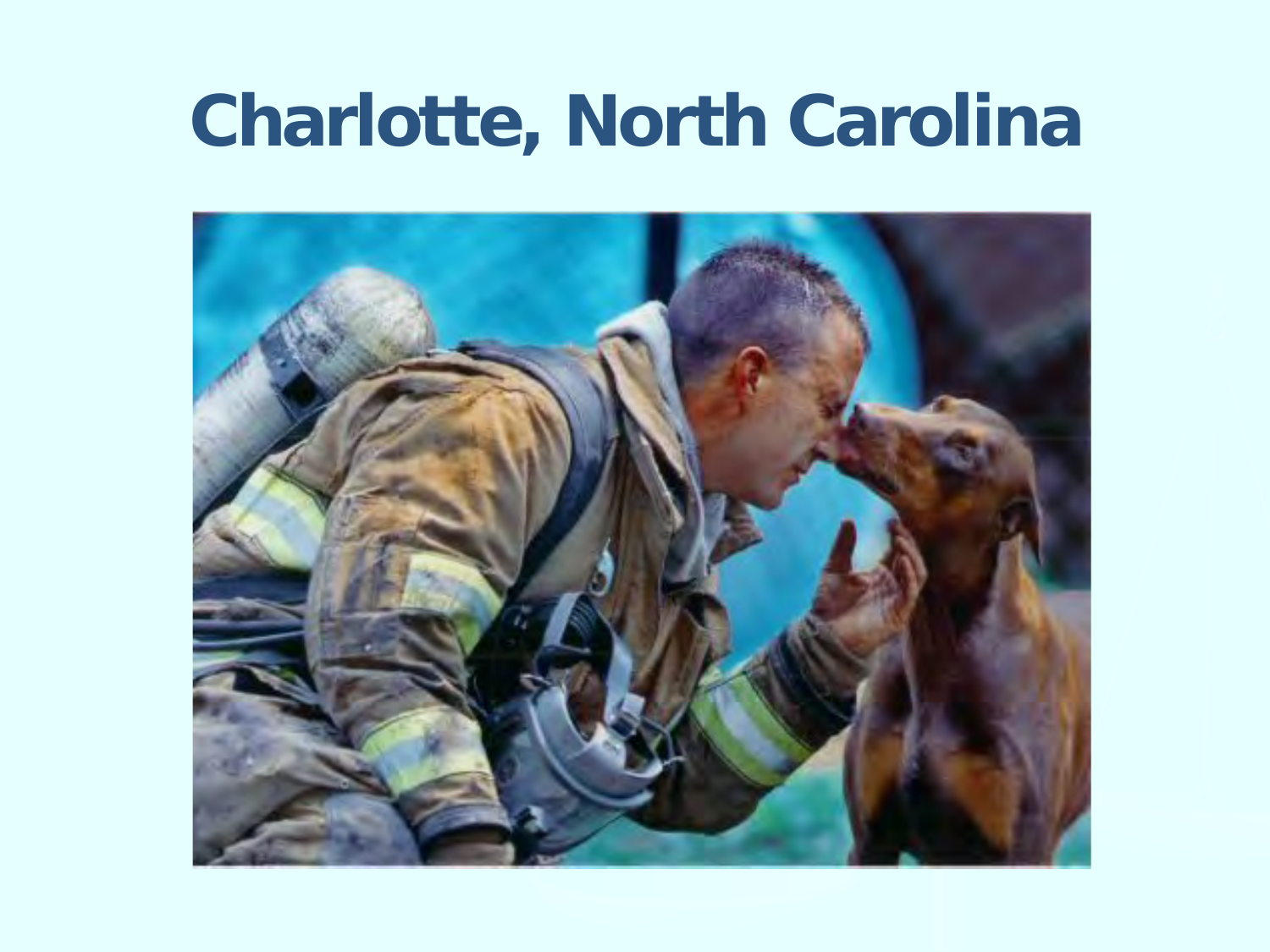**Sharing Resources 1) National Link Coalition: Monthly Newsletter** Phil Arkow  **arkowpets@snip.net 2) "Understanding Animal Abuse"** A Sociological Analysis  **Author: Clifton P. Flynn, Ph.D. 2012 Lantern Books**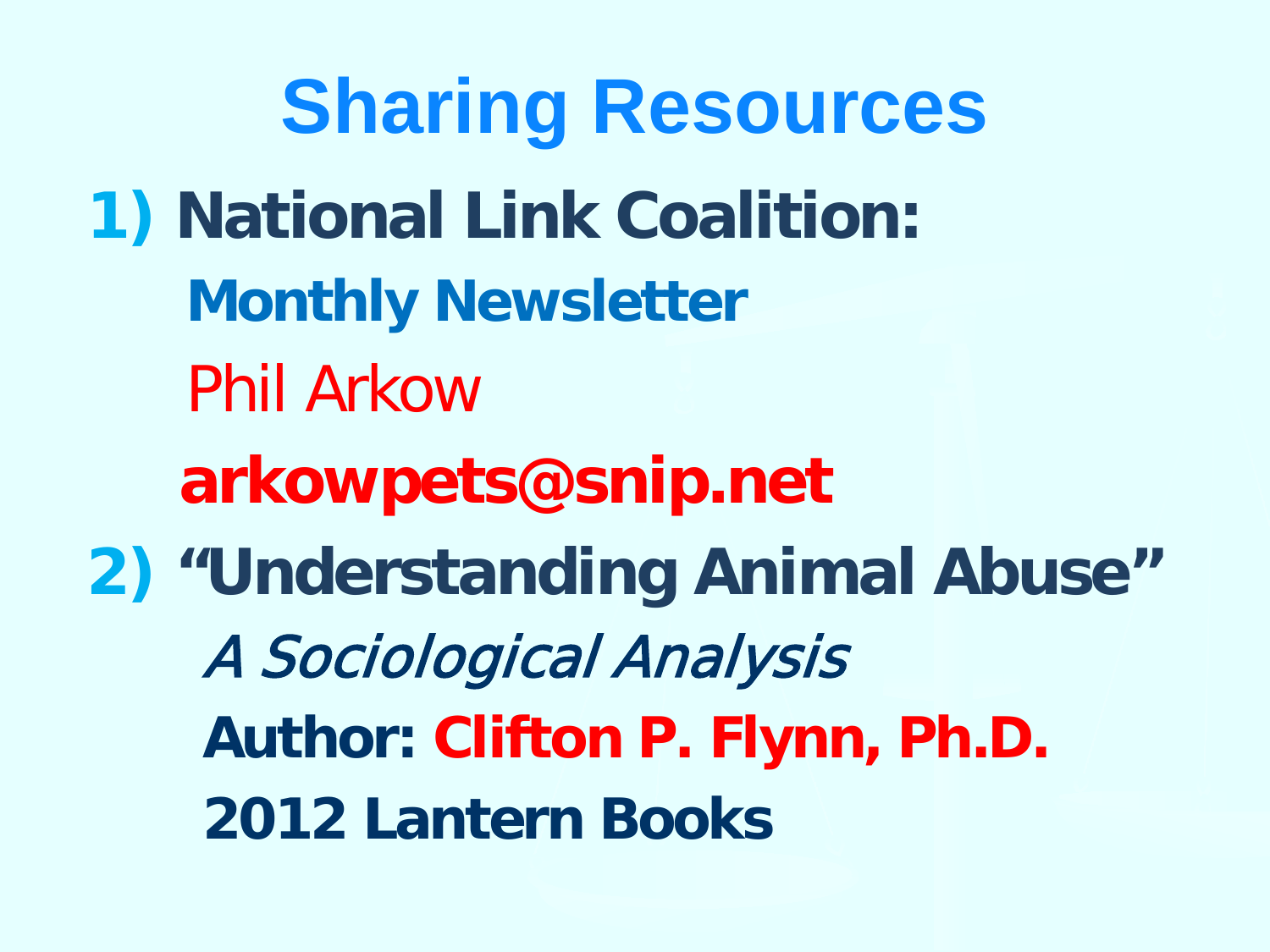## **Closing….Link Humour**